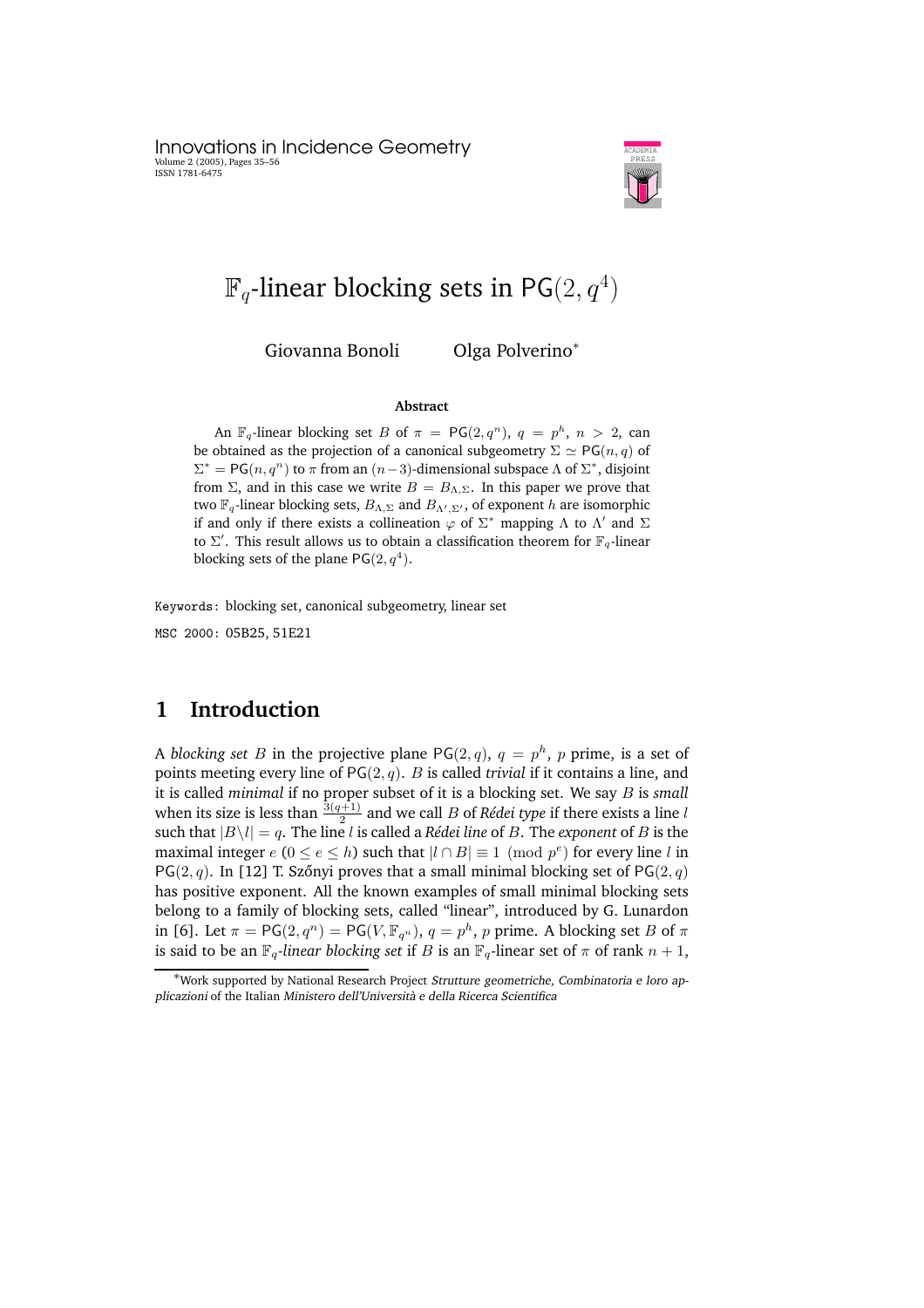i.e., *B* is defined by the non-zero vectors of an  $(n + 1)$ -dimensional  $\mathbb{F}_q$ -vector subspace W of V, and we write  $B = B_W$ . If  $B_W$  is an  $\mathbb{F}_q$ -linear blocking set, then each line of  $\pi$  intersects  $B_W$  in a number of points congruent to 1 modulo q, hence the exponent of an  $\mathbb{F}_q$ -linear blocking set is at least h. Also, if there exists a line l of  $\pi$  such that  $B_W \cap l$  has rank n, then  $B_W$  is of Rédei type (see [9]) and if  $B_W$  has exactly exponent h, then  $|B_W \cap l| \ge q^{n-1} + 1$  (see [1], [2]).

In the planes PG $(2, q^2)$  and PG $(2, q^3)$ , the  $\mathbb{F}_q$ -linear blocking sets are completely classified: in PG $(2, q^2)$  they are Baer subplanes and in PG $(2, q^3)$  they are isomorphic either to the blocking set obtained from the graph of the trace function of  $\mathbb{F}_{q^3}$  over  $\mathbb{F}_{q}$  or to the blocking set obtained from the graph of the function  $x \mapsto x^q$  (see [10]). In the plane PG(2,  $q^4$ ) all the sizes of the  $\mathbb{F}_q$ -linear blocking sets are known (see [9] and [11]). The next problem is the complete classification of the  $\mathbb{F}_q$ -linear blocking sets in PG(2,  $q^n$ ) with  $n \geq 4$ .

An  $\mathbb{F}_q$ -linear blocking set B of  $\pi = \mathsf{PG}(2,q^n)$ ,  $n > 2$ , can also be constructed as the projection of a canonical subgeometry  $\Sigma \simeq {\sf PG}(n,q)$  of  $\Sigma^* = {\sf PG}(n,q^n)$ to π from an  $(n - 3)$ -dimensional subspace Λ of  $\Sigma^*$ , disjoint from Σ and we write  $B = B_{\Lambda,\pi,\Sigma}$ . Also, if  $\pi_\Lambda$  is the quotient geometry of  $\Sigma^*$  on  $\Lambda$ , note that  $B_{\Lambda,\pi,\Sigma}$  is isomorphic to the  $\mathbb{F}_q$ -linear blocking set  $B_{\Lambda,\Sigma}$  in  $\pi_\Lambda$  consisting of all  $(n-2)$ -dimensional subspaces of  $\Sigma^*$  containing  $\Lambda$  and with non-empty intersection with Σ. Therefore, in this paper we will use  $\mathbb{F}_q$ -linear blocking sets  $B_{\Lambda,\Sigma}$ in the model  $\pi_{\Lambda}$  of PG(2,  $q^{n}$ ).

In this paper, we show that two  $\mathbb{F}_q$ -linear blocking sets,  $B_{\Lambda,\Sigma}$  and  $B_{\Lambda',\Sigma'}$ , of exponent *h* respectively of the planes  $\pi_{\Lambda}$  and  $\pi_{\Lambda'}$ , constructed in  $\Sigma^*$  ( $n > 2$ ), are isomorphic if and only if there exists a collineation  $\varphi$  of  $\Sigma^*$  mapping  $\Lambda$  to  $\Lambda'$ and  $\Sigma$  to  $\Sigma'$ . In particular, we get that two  $\mathbb{F}_q$ -linear blocking sets of PG $(2,q^4)$ ,  $B_{l,\Sigma}$  and  $B_{l',\Sigma}$ , which are not Baer subplanes, are isomorphic if and only if there exists a collineation  $\varphi$  of  $\Sigma^*$  fixing  $\Sigma$  such that  $\varphi(l) = l'$ .

In Section 4, the above result and the main theorem of [9] leads us to complete classification of all  $\mathbb{F}_q$ -linear blocking sets in PG $(2,q^4).$ 

In the table at the end of the paper we list, up to isomorphisms, all the  $\mathbb{F}_q$ -linear blocking sets of PG $(2,q^4)$ . Such a table shows that there are a lot of non-isomorphic families of  $\mathbb{F}_q$ -linear blocking sets in such a plane. This suggests how difficult it could be to deal with the general case.

We would like to thank the referees for their helpful comments on the original manuscript.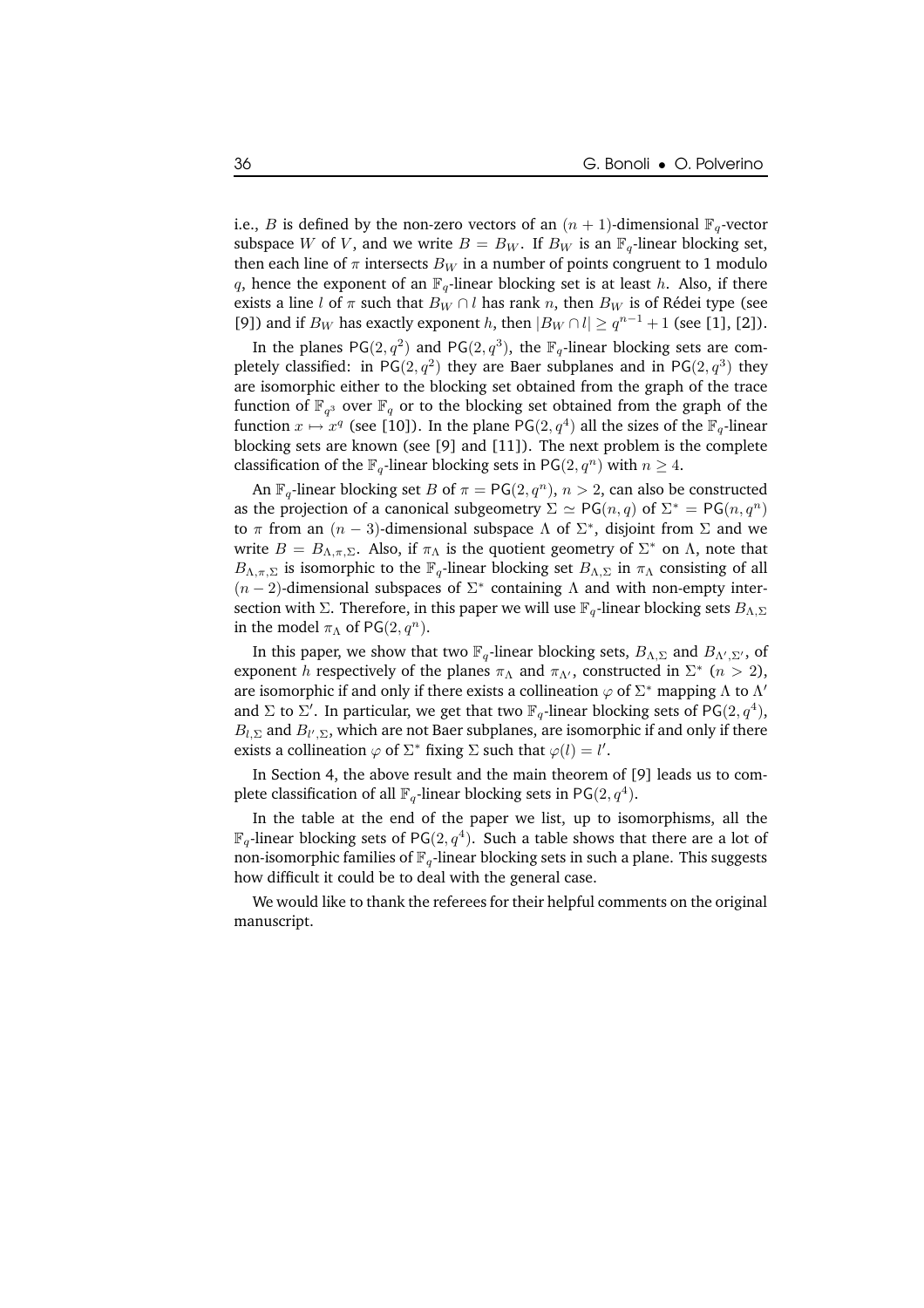### **2** Fq**-linear blocking sets**

Let  $\pi=\mathsf{PG}(2,q^n)=\mathsf{PG}(V,\mathbb{F}_{q^n}),\, q=p^h,\, p$  prime. A set of points  $X$  of  $\pi$  is said to be  $\mathbb{F}_q$ -linear if it is defined by the non-zero vectors of an  $\mathbb{F}_q$ -vector subspace U of V, i.e.,  $X = X_U = {\mathbf{u}_{\mathbb{F}_{q^n}} : \mathbf{u} \in U \setminus \{\mathbf{0}\}\}\)$ . If  $\dim_{\mathbb{F}_q} U = t$ , we say that X has *rank* t. Let  $PG(3n - 1, q) = PG(V, \mathbb{F}_q)$  and note that each point P of the plane  $\pi$  defines an  $(n - 1)$ -dimensional subspace  $L_P$  of PG(3n – 1, q) and that  $S = \{L_P : P \in \pi\}$  is a normal spread of PG(3n – 1, q) (see e.g. [6]). Also, the incidence structure whose points are the elements of  $S$  and whose lines are the  $(2n-1)$ -dimensional subspaces spanned by two elements of S is isomorphic to π. A t-dimensional  $\mathbb{F}_q$ -vector subspace U of V defines in PG(3n – 1, q) a  $(t-1)$ -dimensional projective subspace  $P(U)$  and the linear set  $X_U$  of  $\pi$  can be seen as the set of points P of  $\pi$  such that  $L_P \cap P(U) \neq \emptyset$ , i.e.  $X_U = \{P \in \pi :$  $L_P \cap P(U) \neq \emptyset$ .

If  $X = X_U$  is an  $\mathbb{F}_q$ -linear set of  $\pi$  of rank t, we say that a point  $P =$  $\langle \mathbf{u} \rangle_{\mathbb{F}_{q^n}}$ ,  $\mathbf{u} \in U$ , of X has *weight* i in  $X_U$  if  $\dim_{\mathbb{F}_q}(L_P \cap P(U)) = i - 1$ , i.e.  $\dim_{\mathbb{F}_q} (\langle \mathbf{u} \rangle_{\mathbb{F}_{q^n}} \cap U) = i$ , and we write  $\omega(P) = i$ . Let  $x_i$  denote the number of points of  $X$  of weight  $i$ . It is straightforward that counting, respectively, the points of X and the points of  $P(U)$ , we get

$$
|X|=x_1+\ldots+x_t\,,\tag{1}
$$

$$
x_1 + x_2(q+1) + \ldots + x_t(q^{t-1} + \ldots + q+1) = q^{t-1} + \ldots + q+1. \tag{2}
$$

Also, if  $P = \langle \mathbf{u} \rangle_{\mathbb{F}_{q^n}}$  and  $Q = \langle \mathbf{u}' \rangle_{\mathbb{F}_{q^n}}$  are distinct points of X,  $\mathbf{u}, \mathbf{u}' \in U$ , with  $\omega(P) = i$  and  $\omega(Q) = j$ , we have  $\dim_{\mathbb{F}_q} (\langle L_P \cap P(U), L_Q \cap P(U) \rangle) = i + j - 1$ , and this implies

$$
i + j \le t. \tag{3}
$$

By  $(1)$ ,  $(2)$  and  $(3)$  it follows easily:

$$
|X| \equiv 1 \pmod{q} \tag{4}
$$

$$
|X| \le q^{t-1} + \ldots + q + 1 \tag{5}
$$

$$
|X| = q + 1 \Rightarrow \operatorname{rank} X = 2. \tag{6}
$$

Note that, if X is an  $\mathbb{F}_q$ -linear set of  $\pi$  defined by the  $\mathbb{F}_q$ -vector subspace U, then  $X_U = X_{\lambda U}$  for any  $\lambda \in \mathbb{F}_{q^n}^*$ . Also, there exist  $\mathbb{F}_q$ -linear sets X of  $\pi$  such that  $X = X_U = X_{U'}$  with  $U' \neq \lambda U$  for any  $\lambda \in \mathbb{F}_{q^n}$ . In the following lemma we prove that if  $X = X_U$  is an  $\mathbb{F}_q$ -linear set of size  $q + 1$ , then the  $\mathbb{F}_q$ -vector subspaces  $\lambda U$  ( $\lambda \neq 0$ ) are the unique  $\mathbb{F}_q$ -vector subspaces defining X.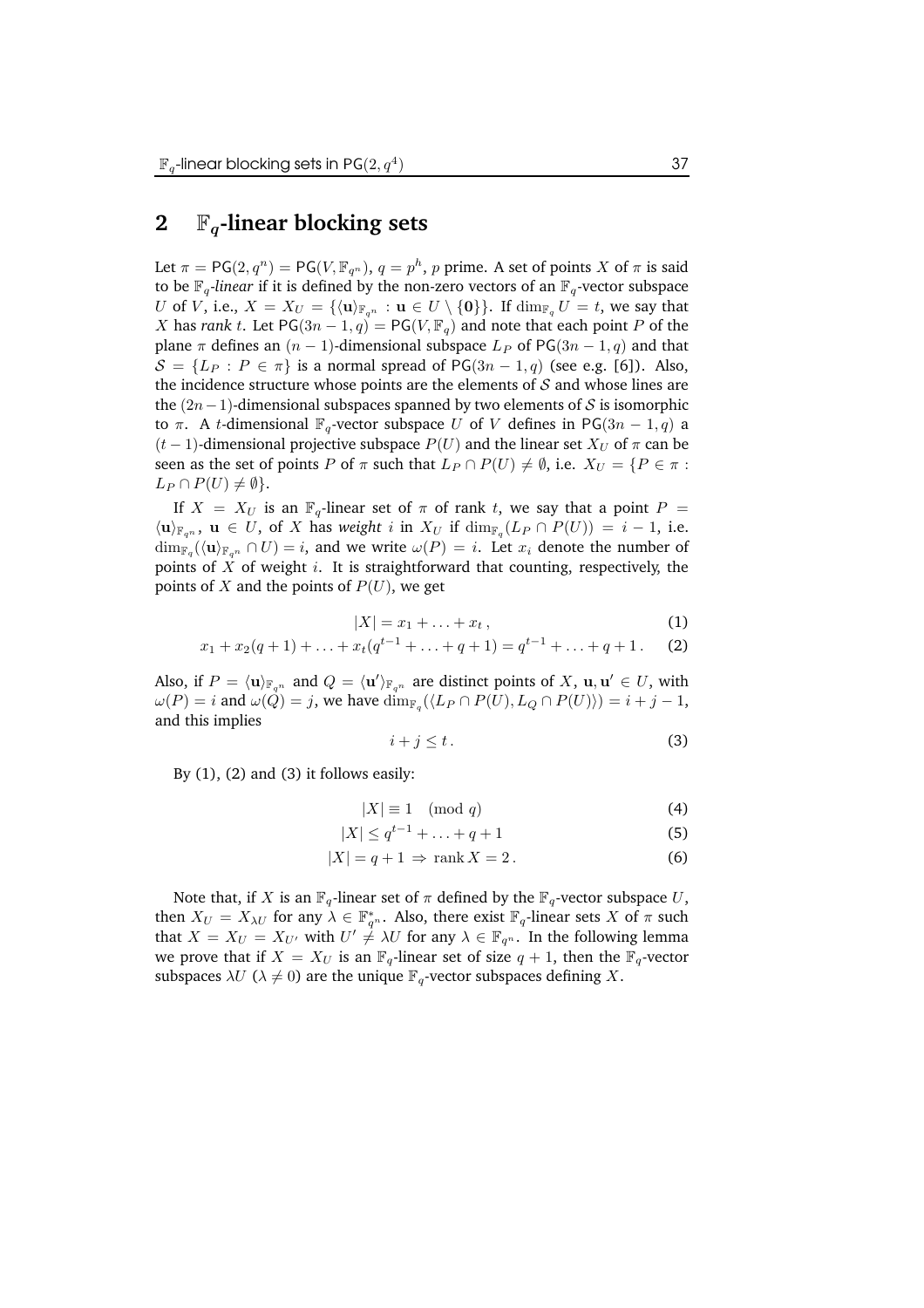**Lemma 2.1.** Let X be an  $\mathbb{F}_q$ -linear set of  $\pi$  of size  $q + 1$ . If  $X = X_U = X_{U'}$ *for* some  $\mathbb{F}_q$ -vector subspaces  $U$  and  $U'$  of  $V$ , then  $U' = \lambda U$  with  $\lambda \in \mathbb{F}_{q^n}^*$ . In *particular, if*  $U \cap U' \neq \{0\}$  *then*  $U' = U$ .

*Proof.* By (6) an  $\mathbb{F}_q$ -linear set  $X_U$  of size  $q + 1$  has rank 2 and hence it is defined by the line  $P(U)$  of PG(3n – 1, q) intersecting  $q + 1$  elements of the normal spread  $S$ . By [4, Theorem 25.6.1] such elements forms a regulus and any other transversal to this regulus is defined by a subspace  $\lambda U$  with  $\lambda \in \mathbb{F}_{q^n} \setminus \mathbb{F}_{q}$ .  $\Box$ 

Recall that the  $\mathbb{F}_q$ -linear blocking sets of  $\pi = \mathsf{PG}(2,q^n)$  are  $\mathbb{F}_q$ -linear sets of  $\pi$  of rank  $n + 1$ . Let  $B = B_W$  be an  $\mathbb{F}_q$ -linear blocking set of  $\pi$  and suppose that B is non-trivial (i.e.,  $\langle W \rangle_{\mathbb{F}_{q^n}} = V$ ). Also, suppose that B has exponent h. Then by [13] there exist lines of  $\pi$  intersecting B in  $q + 1$  points. This property allows us to prove that if  $B_W$  is an  $\mathbb{F}_q$ -linear blocking set of exponent h, then the subspaces  $\lambda W$  are the unique  $\mathbb{F}_q$ -vector subspaces defining B. In order to prove this we need the following lemma.

**Lemma 2.2.** Let  $X = X_U$  be an  $\mathbb{F}_q$ -linear set of  $\pi = \mathsf{PG}(2, q^n) = \mathsf{PG}(V, \mathbb{F}_{q^n})$ *of rank* n*, contained in a line* l*. If there exists a point* P *of* X *of weight 1, then*  $|X|$  ≥  $q^{n-1}$  + 1. Also, the  $\mathbb{F}_q$ -vector subspace  $U$  is generated by the vectors defining *the points of* X *of weight 1.*

*Proof.* Let Q be a point of  $\pi \setminus l$  and let  $Q = \langle v \rangle_{\mathbb{F}_{q^n}}$ ,  $v \in V$ . Since  $v \notin U$ , the  $\mathbb{F}_q$ -vector subspace  $W = \langle U, \mathbf{v} \rangle_{\mathbb{F}_q}$  has dimension  $n + 1$  and defines a non-trivial  $\mathbb{F}_q$ -linear blocking set  $B_W$  of  $\pi$  such that  $B_W \cap l = X_U = X$ . Hence,  $B_W$  is a blocking set of Rédei type and l is a Rédei line of  $B_W$ . Also, the line  $PQ$  is a  $(q+1)$ -secant of  $B_W$ . This means that  $B_W$  is a non-trivial  $\mathbb{F}_q$ -linear blocking set of Rédei type of exponent h. Hence, by [1] (see also [2]),  $|X| = |B_W \cap l| \ge$  $q^{n-1}+1$ .

Now, let  $\chi$  be the number of points of X of weight greater than 1. By (1) and (2) we get, respectively,  $x_1 + \chi = |X| \ge q^{n-1} + 1$  and  $x_1 + (q+1)\chi \le$  $q^{n-1} + \ldots + q + 1$ . From these we have  $x_1 \ge q^{n-1} - q^{n-3} - \ldots - q$ . Let  $P(U')$ be the subspace of  $P(U)$  defined by  $U' = \langle \mathbf{u} \in U : \dim_{\mathbb{F}_q} (\langle \mathbf{u} \rangle_{\mathbb{F}_{q^n}} \cap U) = 1 \rangle_{\mathbb{F}_q}$ . Since  $x_1 \ge q^{n-1} - q^{n-3} - ... - q$ ,  $|P(U')| \ge x_1 \ge q^{n-1} - q^{n-3} - ... - q >$  $q^{n-3}+q^{n-4}+\cdots+1$ . Hence,  $\dim_{\mathbb{F}_q} P(U')\geq n-2$ . Suppose  $\dim_{\mathbb{F}_q} P(U')=n-2$ , i.e. suppose that  $P(U')$  is a hyperplane of  $P(U)$  and let  $R = \langle \mathbf{u} \rangle_{\mathbb{F}_{q^n}} \in X_U$ , with  $u \in U$ . If  $\omega(R) = 1$  in  $X_U$ , then  $u \in U'$  and hence  $R \in X_{U'}$ . If  $\omega(R) > 1$  in  $X_U$ , then  $\dim_{\mathbb{F}_q}(L_R \cap P(U)) \geq 1$  and this implies  $\dim_{\mathbb{F}_q}(L_R \cap P(U')) \geq 0$ , i.e.,  $R \in X_{U'}$ . Therefore  $X_{U} = X_{U'}$  and by (5) we get  $q^{n-1} + 1 \leq |X_{U}| = |X_{U'}| \leq$  $q^{n-2} + \ldots + q + 1$ , a contradiction. This means that  $\dim_{\mathbb{F}_q} P(U') = n - 1$ , i.e.,  $U'=U.$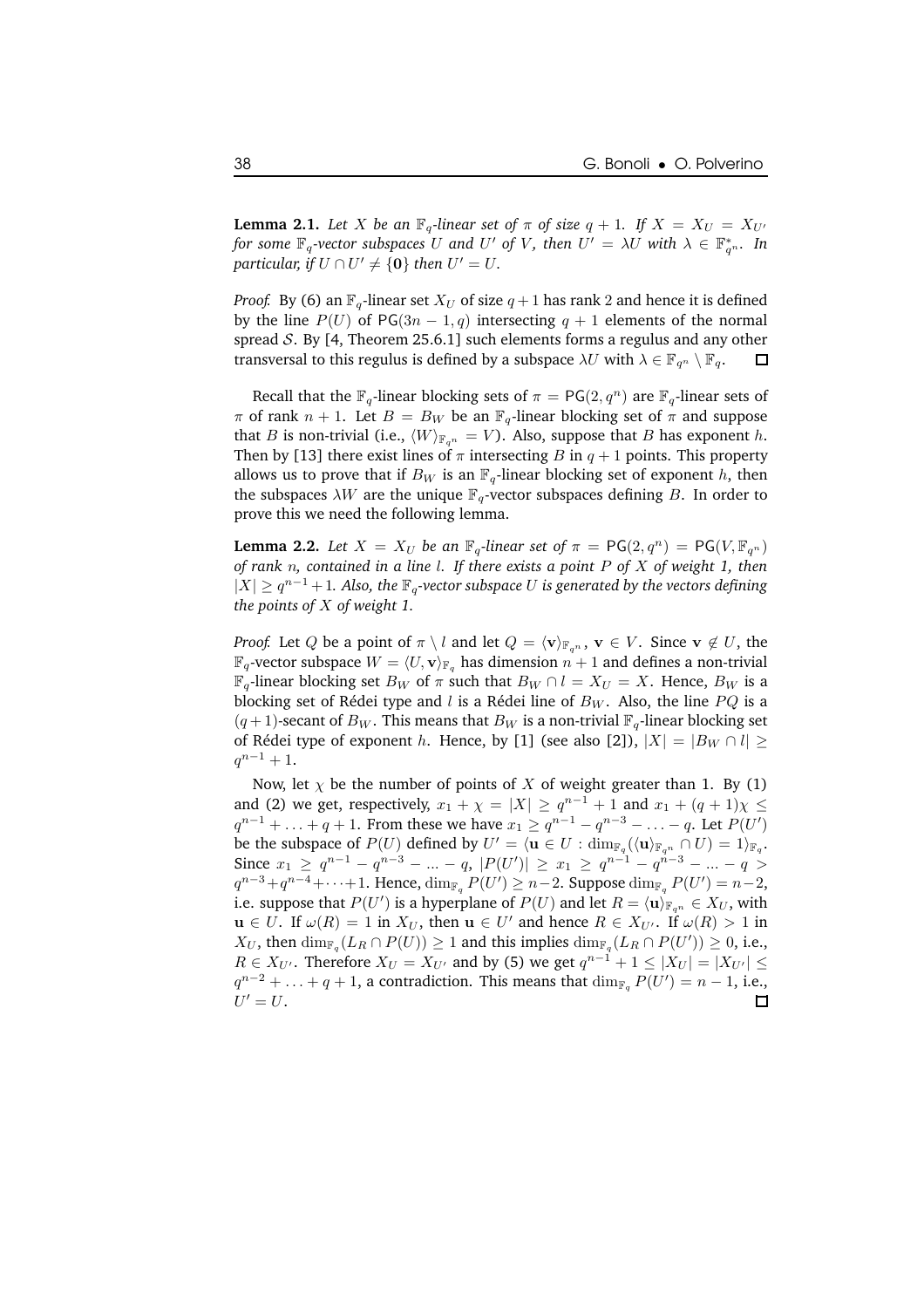**Proposition 2.3.** *If*  $B_W$  *is an*  $\mathbb{F}_q$ -linear blocking set of  $\pi$  of exponent h, then  $B_W = B_{W'}$  *if and only if*  $W' = \lambda W$  *with*  $\lambda \in \mathbb{F}_{q^n}^*$ .

*Proof.* Since  $B_W$  has exponent  $h$ , there exists a  $(q+1)$ -secant  $l'$  to  $B_W$  (see [13]). Let  $P \in B_W \cap l'$ , with  $P = \langle \mathbf{w_0} \rangle_{\mathbb{F}_{q^n}}, \mathbf{w_0} \in W$  and note that  $\omega(P) = 1$ . Suppose that  $B_W = B_{W'}$ . Without loss of generality we may assume that  $\mathbf{w_0} \in W \cap W'$ . It follows from Lemma 2.1 that if  $Q = \langle \mathbf{w} \rangle_{\mathbb{F}_{q^n}}$ ,  $\mathbf{w} \in W$ , is a point of  $B_W$  for which  $PQ$  is a  $(q + 1)$ -secant, then  $\mathbf{w} \in W'$ . Now, let  $\overline{V} = V / \langle \mathbf{w_0} \rangle_{\mathbb{F}_{q^n}}$  and let  $\overline{W} = W + \langle w_0 \rangle_{\mathbb{F}_{q^n}} \leq \overline{V}$ . Since  $\omega(P) = 1$ ,  $\dim_{\mathbb{F}_q} \overline{W} = n$  and hence  $\overline{W}$ defines in PG $(\bar{V}, \mathbb{F}_{q^n}) \simeq {\sf PG}(1, q^n)$  an  $\mathbb{F}_q$ -linear set  $\bar{X} = \bar{X}_{\bar{W}}$  of rank n. Let  $m = \mathsf{PG}(V', \underline{\mathbb{F}}_{q^n})$  be a line through  $P$  (i.e.,  $\mathbf{w_0} \in V'$ ), and denote by  $m/P$  the point of  $\mathsf{PG}(\bar{V}, \mathbb{F}_{q^n})$  defined by  $\bar{V'} = V' + \langle \mathbf{w_0} \rangle_{\mathbb{F}_{q^n}}$  . Note that

$$
\omega(m/P) = \dim_{\mathbb{F}_q} (\bar{V'} \cap \bar{W}) = \dim_{\mathbb{F}_q} (V' \cap W) - 1.
$$
 (\*)

This implies that  $m$  is a secant line to  $B_W$  if and only if  $\dim_{\mathbb{F}_q} (\bar{V'} \cap \bar{W}) \geq 1$ , i.e., if and only if  $m/P \in \overline{X}$ . Also, by  $(\star)$ ,  $(q+1)$ -secants of  $B_W$  through P correspond to points of  $\bar{X}$  of weight 1. In particular,  $l'/P$  is a point of  $\bar{X}$  of weight 1. Then, by Lemma 2.2,  $\bar{W}$  is generated by the vectors defining points of weight 1 of  $\bar{X}$ , i.e., there exists an  $\mathbb{F}_q$ -basis of  $\bar{W}$ , namely  $\{w_1 + \langle w_0 \rangle_{\mathbb{F}_{q^n}}, \ldots, w_n + \langle w_0 \rangle_{\mathbb{F}_{q^n}}\}$ , such that  $\dim_{\mathbb{F}_q}(\langle \mathbf{w_i} + \langle \mathbf{w_0}\rangle_{\mathbb{F}_{q^n}}\cap \bar{W}) = 1$ , for any  $i=1,\ldots,n.$  In particular, if  $Q_i = \langle \mathbf{w_i} \rangle_{\mathbb{F}_{q^n}}$ , from  $(\star)$  we have  $\dim_{\mathbb{F}_q} (\langle \mathbf{w_i}, \mathbf{w_0} \rangle_{\mathbb{F}_{q^n}} \cap W) = 2$ , i.e.,  $PQ_i$  is a  $(q+1)$ -secant of  $B_W$ . Now, if  $w \in W$ , then there exist  $\alpha_1, \ldots, \alpha_n \in \mathbb{F}_q$  such that  $\mathbf{w} = \sum_{i=1}^n \alpha_i \mathbf{w_i} + \lambda \mathbf{w_0}$  for some  $\lambda \in \mathbb{F}_{q^n}$  and since  $\dim_{\mathbb{F}_q} (\langle \mathbf{w_0} \rangle_{\mathbb{F}_{q^n}} \cap W) = 1$ , we get  $\lambda \in \mathbb{F}_q$ , i.e.,  $\{w_0, w_1, \ldots, w_n\}$  is an  $\mathbb{F}_q$ -basis of W. Since  $PQ_i$  is a  $(q + 1)$ -secant for any point  $Q_i = \langle \mathbf{w_i} \rangle_{\mathbb{F}_{q^n}}$ ,  $(i = 1, ..., n)$ , we have  $\mathbf{w_i} \in W'$  for any *i*, i.e.,  $W = W'$ . □

Recall that by [8] an  $\mathbb{F}_q$ -linear blocking set is either a canonical subgeometry or the projection of a canonical subgeometry. So, in the planar case, if  $n > 2$ , each  $\mathbb{F}_q$ -linear blocking set of PG $(2,q^n)$  can be constructed in the following way. Let  $\Sigma \simeq PG(n, q), n \geq 3$ , be a canonical subgeometry of  $\Sigma^* = PG(n, q^n) =$  $PG(V^*, \mathbb{F}_{q^n})$  and let  $\Sigma = \Sigma_W$  where W is an  $\mathbb{F}_q$ -vector subspace of  $V^*$  of rank  $n + 1$  such that  $\langle W \rangle_{\mathbb{F}_{q^n}} = V^*$ . Let  $\Lambda = \mathsf{PG}(U, \mathbb{F}_{q^n})$  be an  $(n-3)$ -dimensional subspace of  $\Sigma^*$  disjoint from  $\Sigma$ , and let  $\pi$  be a plane of  $\Sigma^*$  disjoint from  $\Lambda$ . The

*projection* of  $\Sigma$  from the *axis*  $\Lambda$  to the plane  $\pi$  is the map from  $\Sigma$  to  $\pi$  defined by  $p_{\Lambda,\pi,\Sigma}(P) = \langle P,\Lambda\rangle \cap \pi$  for each point P of  $\Sigma$ . The set  $p_{\Lambda,\pi,\Sigma}(\Sigma)$  is an  $\mathbb{F}_q$ -linear blocking set of  $\pi = PG(2, q^n)$  ([7], [8]). Since  $\Sigma$  is a canonical subgeometry, there is no hyperplane of  $\Sigma^*$  containing  $\Sigma$  and hence the  $\mathbb{F}_q$ -linear blocking sets obtained by projecting  $\Sigma$  are non-trivial.

Note that, if  $\pi_{\Lambda}$  = PG( $V^*/U, \mathbb{F}_{q^n}$ ) = PG( $2, q^n$ ) is the plane obtained as quotient geometry of  $\Sigma^*$  on  $\Lambda$ , then the set  $B_{\Lambda,\Sigma}$  of the  $(n-2)$ -dimensional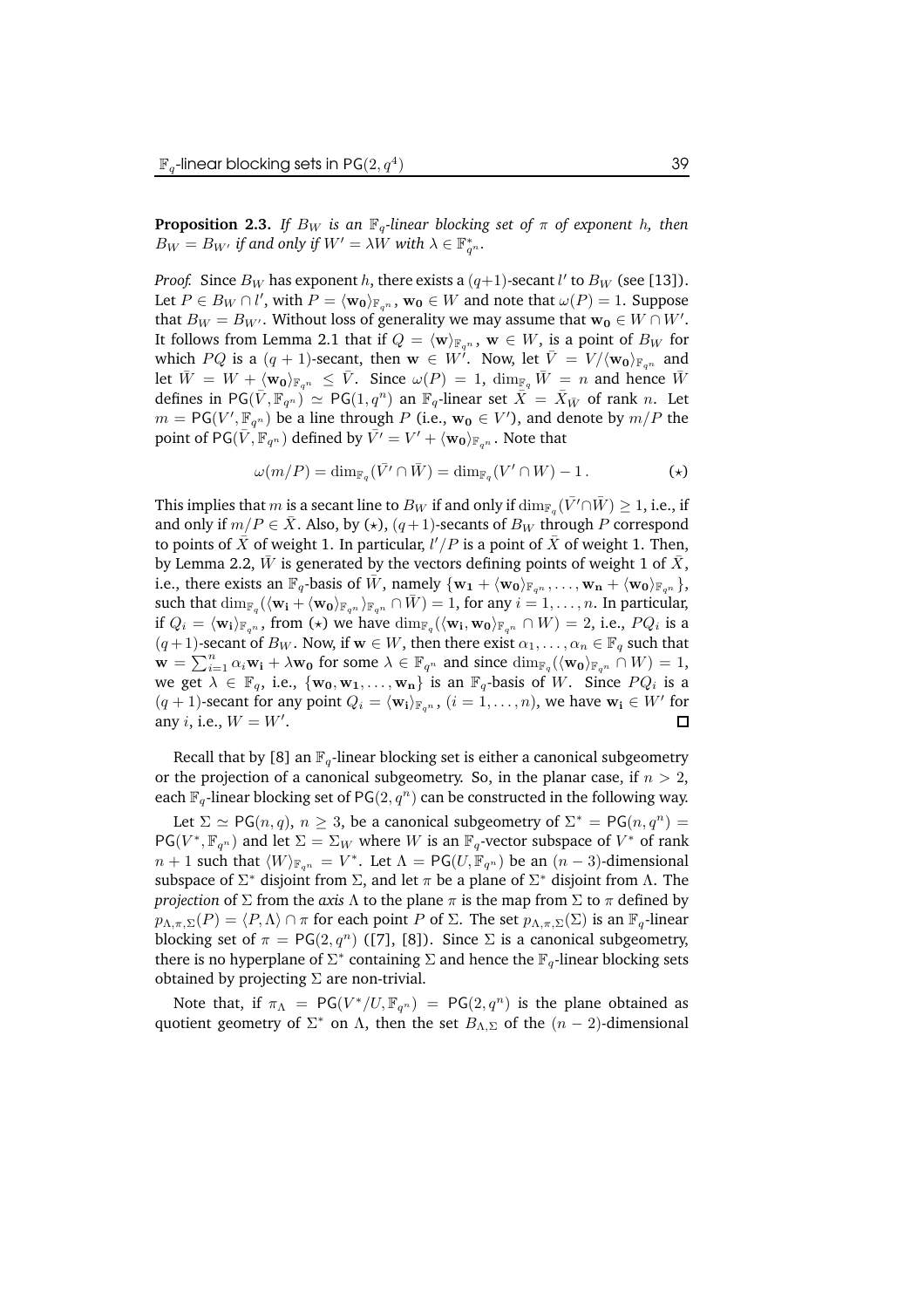subspaces of  $\Sigma^*$  containing  $\Lambda$  and with non-empty intersection with  $\Sigma$  is an  $\mathbb{F}_q$ -linear blocking set of the plane  $\pi_\Lambda$  isomorphic to  $p_{\Lambda,\pi,\Sigma}(\Sigma) = B_{\Lambda,\pi,\Sigma}$ , for each plane  $\pi$  disjoint from  $\Lambda$ . Also, since  $\Sigma = \Sigma_W$  and  $\Lambda \cap \Sigma = \emptyset$ , then  $W \cap U = \{0\}$  and the blocking set  $B_{\Lambda,\Sigma}$  of  $\pi_{\Lambda}$  is defined by the  $\mathbb{F}_{q}$ -vector subspace  $\bar{W} = W + U$  of rank  $n + 1$  of  $V^*/U$ , i.e.,  $B_{\Lambda, \Sigma} = B_{\bar{W}}$ .

In the following theorem we see that the study of  $\mathbb{F}_q$ -linear blocking sets of PG(2, $q^n$ ) with exponent h is equivalent to the study of the  $(n-3)$ -subspaces  $\Lambda$ of  $\Sigma^* = PG(n, q^n)$ , disjoint from a fixed canonical subgeometry  $\Sigma \simeq PG(n, q)$  of  $\Sigma^*$ , with respect to the collineation group of  $\Sigma^*$  fixing  $\Sigma$ .

**Theorem 2.4.** *Two*  $\mathbb{F}_q$ -linear blocking sets  $B_{\Lambda,\Sigma}$  and  $B_{\Lambda',\Sigma'}$  of exponent h re*spectively of the planes*  $\pi_{\Lambda}$  *and*  $\pi_{\Lambda'}$ *, constructed in*  $\Sigma^* = \mathsf{PG}(n, q^n)$   $(n > 2)$ *, are isomorphic if, and only if, there exists a collineation* ϕ *of* Σ <sup>∗</sup> *mapping* Λ *to* Λ 0 *and*  $\Sigma$  *to*  $\Sigma'$ *.* 

*Proof.* Let  $B_{\Lambda,\Sigma}$  and  $B_{\Lambda',\Sigma'}$  be two  $\mathbb{F}_q$ -linear blocking sets, respectively, of  $\pi_\Lambda$ and  $\pi_{\Lambda'}$  constructed in  $\Sigma^*$  and suppose that there exists a collineation  $\varphi$  of  $\Sigma^*$  which maps Λ to Λ' and Σ to Σ'. Then  $\varphi$  induces, in a natural way, a collineation  $\bar{\varphi}$  between  $\pi_\Lambda$  and  $\pi_{\Lambda'}$  which maps  $B_{\Lambda,\Sigma}$  in  $B_{\Lambda',\Sigma'}$ , i.e.,  $B_{\Lambda,\Sigma}$  and  $B_{\Lambda',\Sigma'}$  are isomorphic. Now, suppose that  $B_{\Lambda,\Sigma}$  is isomorphic to  $B_{\Lambda',\Sigma'}$ . Then there exists a collineation  $\chi$  of  $\Sigma^*$  such that  $\chi(\Lambda) = \Lambda'$  and  $\chi(B_{\Lambda,\Sigma}) = B_{\Lambda',\Sigma'}$ . Since  $\chi(B_{\Lambda,\Sigma})=B_{\Lambda',\chi(\Sigma)}=B_{\Lambda',\Sigma'}$ , if there exists a collineation  $\Phi$  of  $\Sigma^*$  such that  $\Phi(\Lambda') = \Lambda'$ , and  $\Phi(\chi(\Sigma)) = \Sigma'$ , then  $\varphi(\Lambda) = \Lambda'$  and  $\varphi(\Sigma) = \Sigma'$  where  $\varphi = \Phi \circ \chi$ , and the proof is complete. Hence, to prove the statement it suffices to show that if  $B_{\Lambda,\Sigma}=B_{\Lambda,\Sigma'}$ , then there exists a collineation  $\Phi$  of  $\Sigma^*$  such that  $\Phi(\Lambda) = \Lambda$  and  $\Phi(\Sigma) = \Sigma'$ . Let  $\Sigma = \Sigma_W$ ,  $\Sigma' = \Sigma'_{W'}$  where W and W' are  $\mathbb{F}_q$ -vector subspaces of  $V^*$  of dimension  $n+1$  spanning the whole space and let  $W = \langle \mathbf{w_0}, \dots, \mathbf{w_n} \rangle_{\mathbb{F}_q}$ . Since  $B_{\Lambda, \Sigma} = B_{\Lambda, \Sigma'}$ , we have  $B_{\bar{W}} = B_{\bar{W'}},$  and hence by Proposition 2.3 there exists  $\lambda \in \mathbb{F}_{q^n}^*$  such that  $\bar{W}' = \lambda \bar{W}$ , i.e.,  $W' + U =$  $\lambda(W + U)$  (where  $\Lambda = PG(U, \mathbb{F}_{q^n})$ ). This means that for each  $i = 0, ..., n$ we can write  $\lambda \mathbf{w_i} = \mathbf{w'_i} + \mathbf{u_i}$  for some vectors  $\mathbf{w'_i} \in W'$  and  $\mathbf{u_i} \in U$ . The vectors  $\mathbf{w}_i'$  are independent over  $\mathbb{F}_q$ : indeed, if  $\sum_{i=0}^n \alpha_i \mathbf{w}_i' = \mathbf{0}$  for  $\alpha_i \in \mathbb{F}_q$ , then  $\sum \alpha_i \mathbf{w_i} = \lambda^{-1} (\sum_{i=0}^n \alpha_i \mathbf{u_i})$  and, since  $W \cap U = \{0\}$ , we get  $\alpha_i = 0$ ,  $i = 0, \dots, n$ . This means that  $W' = \langle w'_0, \ldots, w'_n \rangle_{\mathbb{F}_q}$  and since  $\langle W' \rangle_{\mathbb{F}_{q^n}} = V^*$ , the vectors  $\mathbf{w'_0}, \dots, \mathbf{w'_n}$  are also independent over  $\mathbb{F}_{q^n}$ . Let  $f$  be the linear automorphism of  $V^*$  such that  $f(\mathbf{w_i}) = \mathbf{w'_i}$  for  $i = 0, \dots, n$  and let  $\Phi$  be the linear collineation of  $\Sigma^*$  induced by f. If  $P \in \Lambda$ , then  $P = \langle \mathbf{u} \rangle_{\mathbb{F}_{q^n}}$  with  $\mathbf{u} \in U$  and we can write  $\mathbf{u} = \sum_{i=0}^{n} a_i \mathbf{w_i}$  $\mathbf{u} = \sum_{i=0}^{n} a_i \mathbf{w_i}$ , for some  $a_i \in \mathbb{F}_{q^n}$ . We have  $\Phi(P) = \langle f(\mathbf{u}) \rangle_{\mathbb{F}_{q^n}}$  and  $f(\mathbf{u}) = \sum_{i=0}^{n} a_i f(\mathbf{w_i}) = \sum_{i=0}^{n} a_i \mathbf{w'_i} = \sum a_i (\lambda \mathbf{w_i} - \mathbf{u_i}) = \lambda \mathbf{u} - \sum a_i \mathbf{u_i} \in U$ . Therefore, the collineation  $\Phi$  fixes  $\Lambda$  and maps  $\Sigma$  to  $\Sigma'.$  This proves the theorem.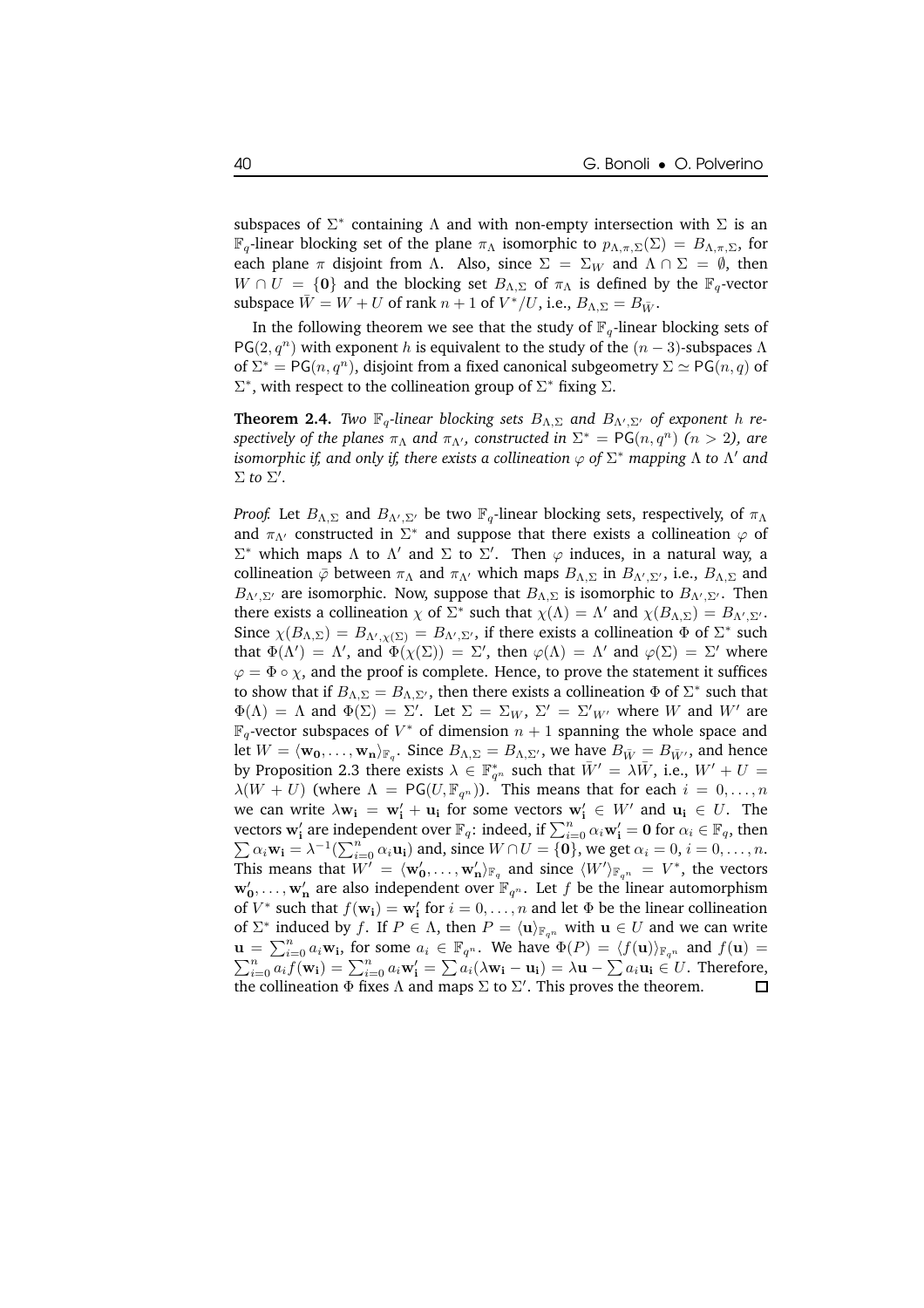## **3 Canonical subgeometries and their collineation group**

In this section we study some properties of the automorphism group of canonical subgeometries that will be useful in what follows.

A canonical subgeometry  $\Sigma \simeq {\sf PG}(r,q)$  of  $\Sigma^* = {\sf PG}(V, \mathbb{F}_{q^n}) = {\sf PG}(r,q^n)$  is an  $\mathbb{F}_q$ -linear set of  $\Sigma^*$  defined by the non-zero vectors of an  $(r + 1)$ -dimensional  $\mathbb{F}_q$ -vector subspace U of V such that  $\langle U \rangle = V$ .

Let  $\Sigma \simeq PG(r, q)$  be a canonical subgeometry of  $\Sigma^* = PG(r, q^n)$  and denote by  $\mathrm{Aut}(\Sigma)$  the collineation group of  $\Sigma^*$  fixing  $\Sigma$ . Recall that two canonical subgeometries of  $\Sigma^*$  on the same field are isomorphic; in particular any canonical subgeometry  $\Sigma \simeq PG(r, q)$  is isomorphic to the canonical subgeometry  $\bar{\Sigma} = \{(a_0, \ldots, a_r) : a_i \in \mathbb{F}_q\}$ . Since  $\bar{\Sigma} = \text{Fix}(\tau)$  where  $\tau$  is the semilinear collineation  $\tau: (x_0, \ldots, x_n) \mapsto (x_0^q, \ldots, x_n^q)$ , if  $\Sigma \simeq \mathsf{PG}(r, q)$  is a canonical subgeometry of  $\Sigma^*$ , there exists a semilinear collineation  $\sigma$  of  $\Sigma^*$  of order  $n$  such that  $\Sigma = \text{Fix}(\sigma)$ . By these remarks, we easily get the properties:

- $(3.1)$  Aut $(\Sigma) \simeq$  Aut $(\overline{\Sigma}) = G \cdot A$ , where G is a normal subgroup of Aut $(\overline{\Sigma})$ ,  $G \cap A = \{1\}$ ,  $G \simeq \text{PGL}(r + 1, q)$  and  $A \simeq \text{Aut}(\mathbb{F}_{q^n})$ , i.e.,  $\text{Aut}(\Sigma) \simeq$  $PGL(r+1,q) \ltimes Aut(\mathbb{F}_{q^n})$  ( $\ltimes$  stands for semidirect product). In particular, the linear part LAut( $\Sigma$ ) of Aut( $\Sigma$ ) is isomorphic to PGL( $r + 1, q$ ).
- *(3.2)* LAut( $\Sigma$ ) acts transitively on the subspaces of  $\Sigma$  of the same dimension.
- (3.3)  $\text{Aut}(\Sigma) \leq \text{Aut}(\Sigma')$ , for any canonical subgeometry  $\Sigma'$  of  $\Sigma^*$  containing  $\Sigma$ .
- (3.4)  $\text{Aut}(\Sigma) = \{ \varphi \in \text{P}\Gamma\mathsf{L}(r+1, q^n) \mid \varphi\sigma = \sigma\varphi \}.$

**Proposition 3.1.** *Let*  $\Sigma \simeq \mathsf{PG}(r,q)$   $(r \geq 1)$  *be a canonical subgeometry of*  $\Sigma^* =$  $\mathsf{PG}(r, q^{r+1})$  and denote by  $\sigma$  a semilinear collineation of order  $r + 1$  of  $\Sigma^*$  such *that*  $\Sigma = \text{Fix}(\sigma)$ *. Then for each hyperplane H* of  $\Sigma$ *, the stabilizer*  $\text{LAut}(\Sigma)_H$  *acts transitively* on the points  $P \in \Sigma^*$  for which  $\langle P, P^{\sigma}, \ldots, P^{\sigma^r} \rangle = \Sigma^*$ .

*Proof.* Without loss of generality, we can fix  $\Sigma = \{(a_0, \ldots, a_r) : a_i \in \mathbb{F}_q\}$ and hence  $\sigma: (x_0, \ldots, x_r) \mapsto (x_0^q, \ldots, x_r^q)$ . Since LAut $(\Sigma) \simeq \text{PGL}(r + 1, q)$ acts transitively on the hyperplanes of  $\Sigma$ , we can assume that the hyperplane H has equation  $x_0 = 0$ . Note that if  $P = (a_0, \ldots, a_r)$  is a point of  $\Sigma^*$  for which  $\langle P, P^{\sigma}, \ldots, P^{\sigma^r} \rangle = \Sigma^*$ , then  $a_0, \ldots, a_r$  are independent elements of  $\mathbb{F}_{q^{r+1}}$ over  $\mathbb{F}_q$  (see [5, Lemma 3.51]). Now, let  $P_1 = (a_0, a_1, \ldots, a_r)$  and  $P_2 =$  $(b_0, b_1, \ldots, b_r)$  be two distinct points of  $\Sigma^*$  for which  $\langle P_k, P_k^{\sigma}, \ldots, P_k^{\sigma^r} \rangle = \Sigma^*$  $(k = 1, 2)$  and let  $M = (m_{ij}), i, j \in \{0, 1, ..., r\}$ , be the  $((r + 1) \times (r + 1))$ matrix on  $\mathbb{F}_q$  whose coefficients  $m_{ij}$  are such that  $b_i = \sum_{j=0}^r m_{ij} a_j$ . Since  $\{a_0, a_1, \ldots, a_r\}, \{b_0, b_1, \ldots, b_r\}$  are two  $\mathbb{F}_q$ -basis of  $\mathbb{F}_{q^{r+1}}$ ,  $\det M \neq 0$  and hence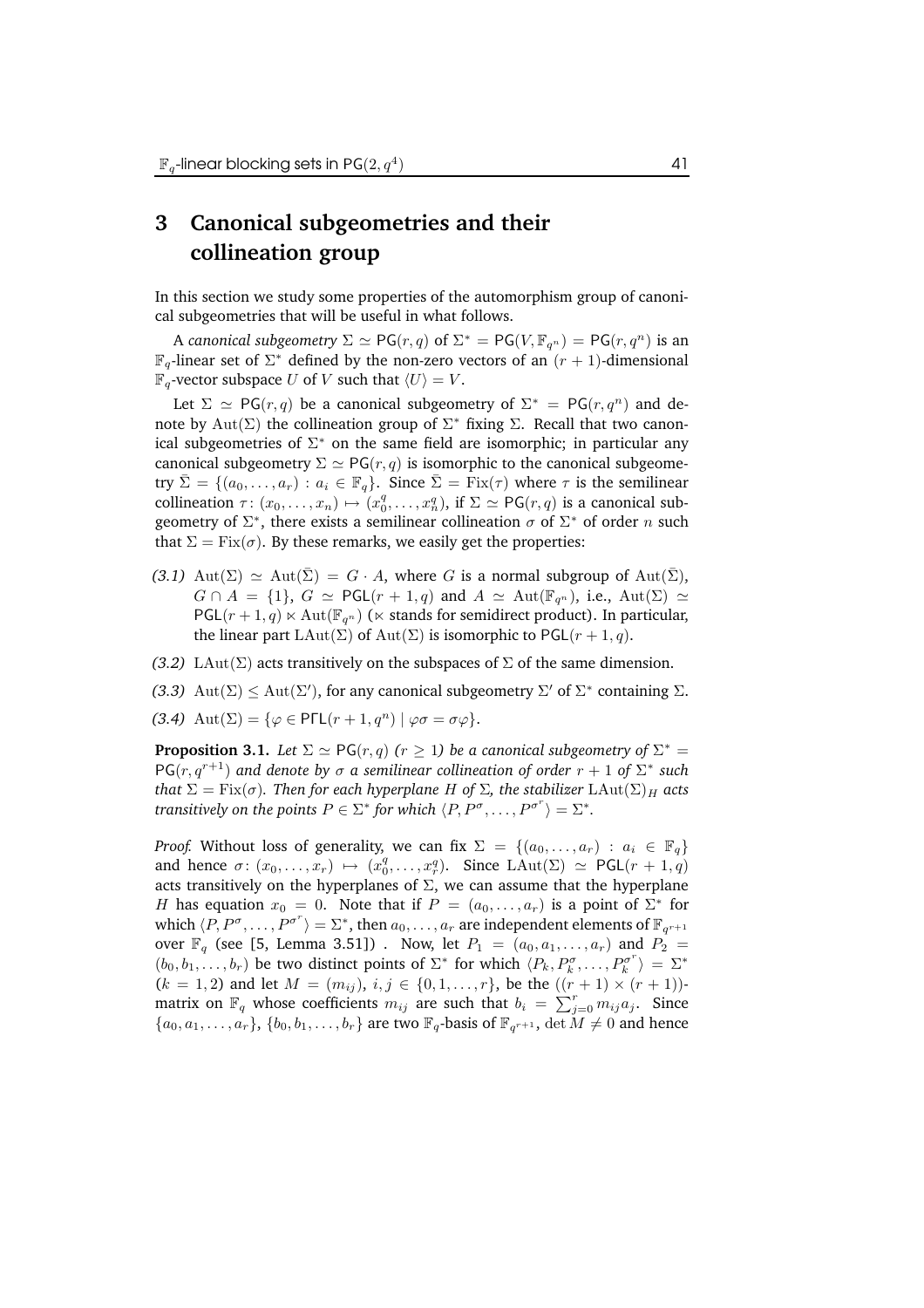M induces a linear collineation  $\varphi$  of  $\Sigma^*$  such that  $\varphi \in \text{LAut}(\Sigma)_H$  and  $\varphi(P_1) =$  $P_2$ .

**Corollary 3.2.** Let  $l \simeq PG(1, q)$  be a subline of  $l^* = PG(1, q^4)$  and let l' be the  $u$ nique subline over  $\mathbb{F}_{q^2}$  such that  $l \subseteq l' \subseteq l^*$ . Then for each point  $Q \in l$ , the *stabilizer*  $\text{LAut}(l)_Q$  *acts transitively on the points of l'*  $\setminus$  *l.* 

*Proof.* It follows from Proposition 3.1 with  $\Sigma^* = l'$  and  $r = 1$ .

 $\Box$ 

**Proposition 3.3.** Let  $\pi \simeq \mathsf{PG}(2,q)$  be a subplane of  $\pi^* = \mathsf{PG}(2,q^4)$  and let  $\pi'$  be the unique subplane over  $\mathbb{F}_{q^2}$  such that  $\pi \subseteq \pi' \subseteq \pi^*.$ 

- *(i) For each point*  $R \in \pi$ *, the stabilizer*  $LAut(\pi)_R$  *acts transitively on the lines* l' of  $\pi'$  such that  $l' \cap \pi = \{R\}.$
- *(ii)* Let *l'* be a line of  $\pi^*$  containing a subline of  $\pi'$  and intersecting  $\pi$  in a point Q. Then  $\text{LAut}(\pi)_l$  acts transitively on the points of  $l' \setminus \pi'.$
- *(iii)* LAut $(\pi)$  *acts transitively on the points*  $P \in \pi^*$  *for which*  $\langle P, P^{\sigma}, P^{\sigma^2}, P^{\sigma^3} \rangle =$  $π^*$ , where  $σ$  is a semilinear collineation of order 4 such that  $π = \text{Fix}(σ)$ . *Consequently, if Q is a point of*  $\pi$ *, then*  $LAut(\pi)_{Q}$  *acts transitively on the points*  $P_{\alpha} \in \pi^*$  *for which*  $\langle P, P^{\sigma}, P^{\sigma^2}, P^{\sigma^3} \rangle = \pi^*$  and  $\{Q\} = \langle P, P^{\sigma^2} \rangle \cap$  $\langle P^{\sigma}, P^{\sigma^3} \rangle.$

*Proof.* The set  $\mathcal{F}_R$  of lines of  $\pi^*$  through R form a dual PG(1,  $q^4$ ), and applying Corollary 3.2 to  $\mathcal{F}_R$  we get *(i)*.

Now, let  $\pi = \{(x_0, x_1, x_2) : x_i \in \mathbb{F}_q\}$  and recall that  $\text{LAut}(\pi) \simeq \text{PGL}(3, q)$ . Since PGL(3, q) acts transitively on the points of  $\pi$ , we can fix  $Q = (0, 0, 1)$  and, by (i), we can also fix  $l' = \{(x_0, \xi x_0, x_2) : x_0, x_2 \in \mathbb{F}_{q^4}\}$  where  $\xi \in \mathbb{F}_{q^2} \setminus \mathbb{F}_q$ . Let  $P_1$  and  $P_2$  be two points of  $l' \setminus \pi'$ . We can write  $P_1 = (1, \xi, \eta)$  and  $P_2 = (1, \xi, \eta')$  where  $\eta, \eta' \in \mathbb{F}_{q^4} \backslash \mathbb{F}_{q^2}$ . It is easy to see that  $\{1, \xi, \eta', \xi\eta'\}$  is an  $\mathbb{F}_q$ -basis of  $\mathbb{F}_{q^4}$ , and hence we can write  $\eta = a_1 + a_2\xi + a_3\eta' + a_4\xi\eta'$  with  $a_i \in \mathbb{F}_q$ ,  $i = 1, \ldots, 4$ . In particular, since  $\eta \notin \mathbb{F}_{q^2}$ ,  $(a_3, a_4) \neq (0, 0)$ . Thus, the linear collineation  $\varphi \in \mathsf{PGL}(3, q)_\ell$ defined by  $\varphi(x_0, x_1, x_2) = (a_3x_0 + a_4x_1, ca_4x_0 + (a_3 + da_4)x_1, -a_1x_0 - a_2x_1 + x_2),$ where  $\xi^2 = c + d\xi$  with  $c, d \in \mathbb{F}_q$ , maps  $P_1$  to  $P_2$ . This proves *(ii)*. Finally, if *P* is a point of  $\pi^*$  for which  $\langle P, P^{\sigma}, P^{\sigma^2}, P^{\sigma^3} \rangle = \pi^*$ , then  $PP^{\sigma^2}$  is a line of  $\pi^*$ containing a subline of  $\pi'$  and intersecting  $\pi$  in a point, so combining *(3.2)*, *(i)* and *(ii)*, we get *(iii)*.  $\Box$ 

**Proposition 3.4.** Let  $\Gamma \simeq \mathsf{PG}(3,q)$  be a canonical subgeometry of  $\Gamma^* = \mathsf{PG}(3,q^4)$  $d$  *and let*  $\Gamma'$  *be the 3-dimensional canonical subgeometry over*  $\mathbb{F}_{q^2}$  *such that*  $\Gamma \subseteq \Gamma' \subseteq \Gamma'$ *Γ***\*. Also, let**  $\sigma$  **be a semilinear collineation of order 4 of Γ\* such that**  $\Gamma = \text{Fix}(\sigma)$ *. Then the following properties hold.*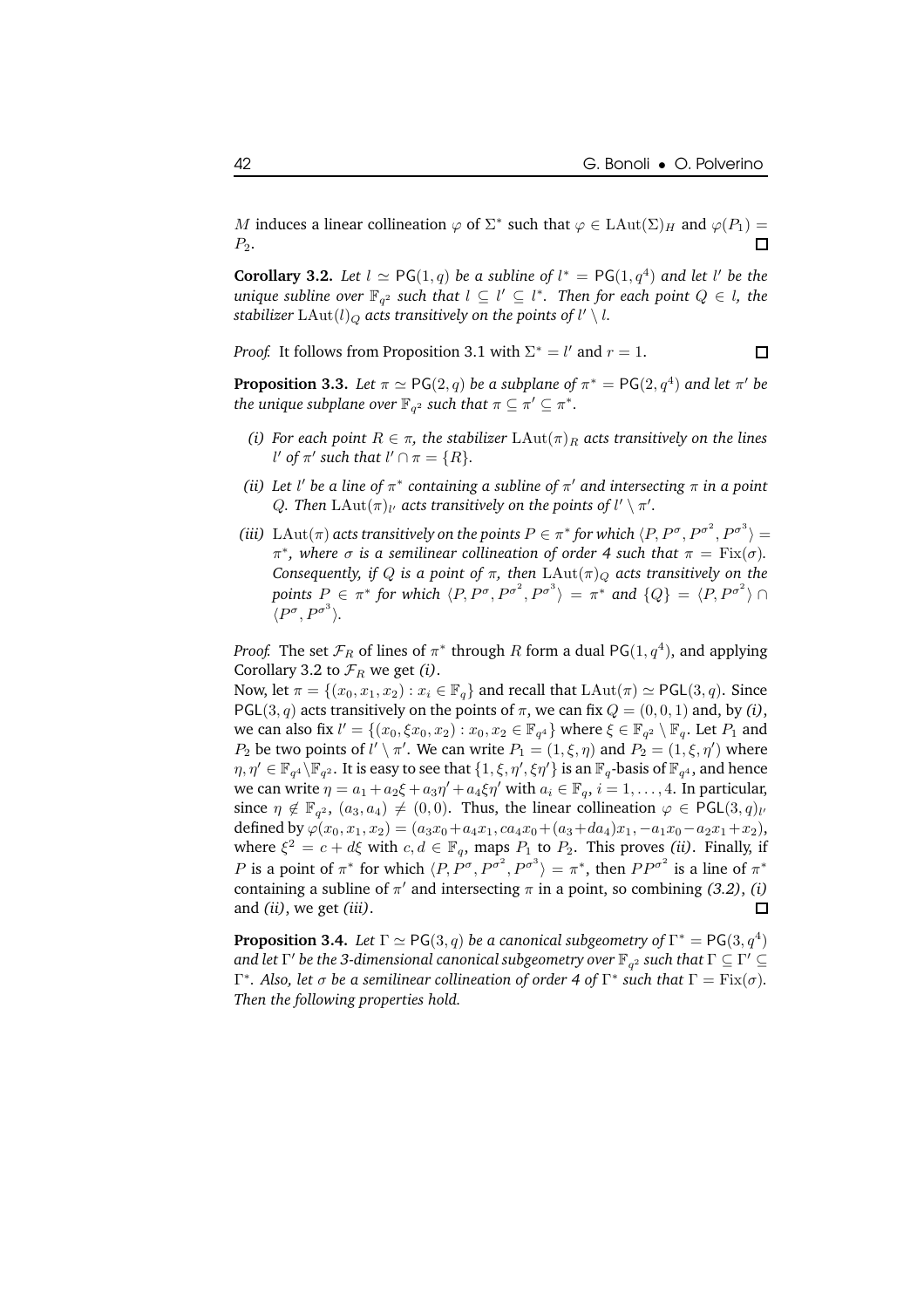- *(i)* LAut( $\Gamma$ ) acts transitively on the points  $P \in \Gamma^*$  for which  $\langle P, P^{\sigma}, P^{\sigma^2}, P^{\sigma^3} \rangle =$ Γ ∗ *.*
- *(ii)* LAut( $\Gamma$ ) *acts transitively on the lines l of*  $\Gamma$ <sup>\*</sup> *containing a subline in*  $\Gamma'$  *and disjoint from* Γ*.*
- *(iii)* Let  $l$  be a line of  $\Gamma^*$  containing a subline of  $\Gamma'$  and disjoint from  $\Gamma$ . LAut $(\Gamma)_l$ *acts transitively on the points of*  $l \setminus \Gamma'$ .
- *(iv)* Let *Q* be a point of  $\Gamma$ . The stabilizer  $LAut(\Gamma)_{Q}$  acts transitively on the points  $P \in \Gamma^*$  for which  $\dim \langle P, P^{\sigma}, P^{\sigma^2}, P^{\sigma^3} \rangle = 2$  and  $Q \notin \langle P, P^{\sigma}, P^{\sigma^2}, P^{\sigma^3} \rangle$ . *Consequently, if R is a point of*  $\Gamma$  *different from*  $Q$ *,*  $(LAut(\Gamma)_{Q})_{R}$  *acts tran* $s$ *itively on the points*  $P \in \Gamma^*$  *for which*  $\dim\{P,P^{\sigma},P^{\sigma^2},P^{\sigma^3}\}$  $=$  *2,*  $\langle P,P^{\sigma^2}\rangle \cap$  $\langle P^{\sigma}, P^{\sigma^3} \rangle = \{R\}$  and  $Q \notin \langle P, P^{\sigma}, P^{\sigma^2}, P^{\sigma^3} \rangle$ .
- *(v) Let* l *and* m *be two disjoint lines of* Γ ∗ *containing a subline of* Γ*. Then*  $(\text{LAut}(\Sigma)_l)_m$  *acts transitively on the points of l belonging to*  $\Gamma' \setminus \Gamma$ *.*

*Proof.* From Proposition 3.1 with  $\Sigma^* = \Gamma^*$  and with  $r = 3$ , we get *(i)*. Now, let *l* be a line of  $\Gamma^*$  containing a subline of  $\Gamma'$  (i.e.,  $l = l^{\sigma^2}$ ) disjoint from  $\Gamma$ (i.e.,  $l \cap l^{\sigma} = \emptyset$ ). Then  $l = \langle P, P^{\sigma^2} \rangle$  and  $\langle P, P^{\sigma}, P^{\sigma^2}, P^{\sigma^3} \rangle = \Gamma^*$  for any point  $P \in l \setminus \Gamma'$ . This means that applying *(i)*, we easily get *(ii)* and *(iii)*.

Now, in order to prove Case *(iv)* suppose  $Q = (0, 0, 0, 1)$ . Since LAut $(\Gamma)_{\mathcal{Q}}$ acts transitively on the planes of Γ, not containing  $Q$ , we may assume that the point P for which  $\dim \langle P, P^{\sigma}, P^{\sigma^2}, P^{\sigma^3} \rangle = 2$  belongs to the plane  $\pi^*$  of  $\Gamma^*$ with equation  $x_3 = 0$ . Now, noting that  $(LAut(\Gamma)_Q)_{\pi^*} \simeq LAut(\pi)$ , (where  $\pi = \pi^* \cap \Sigma$ ), we can apply Case *(iii)* of Proposition 3.3 to the plane  $\pi^*$  and so we get *(iv)*.

Finally, since LAut(Γ)  $\simeq$  PGL(4, q), we may assume  $l = \{(x_0, x_1, 0, 0) : x_0, x_1 \in$  $\mathbb{F}_{q^4}$  and  $m = \{(0, 0, x_2, x_3) : x_2, x_3 \in \mathbb{F}_{q^4}\}$ . Let  $(1, \eta, 0, 0)$  and  $(1, \eta', 0, 0)$  be two points of  $l$  belonging to  $\Gamma' \setminus \Gamma$ , i.e.,  $\eta, \eta' \in \mathbb{F}_{q^2} \setminus \mathbb{F}_q$ . We can write  $\eta' = b_0 + b_1 \eta$ with  $b_0, b_1 \in \mathbb{F}_q$ . Then, the linear collineation  $\varphi \in (LAut(\Sigma)_l)_m$  defined by  $\varphi(x_0, x_1, x_2, x_3) = (x_0, b_0x_0 + b_1x_1, x_2, x_3)$  maps  $(1, \eta, 0, 0)$  to  $(1, \eta', 0, 0)$ . This concludes the proof.  $\Box$ 

## **4**  $\mathbb{F}_q$ -linear blocking sets in  $\mathsf{PG}(2,q^4)$

In [9], by using the geometric construction of linear blocking sets as projections of canonical subgeometries, P. Polito and O. Polverino determine all the sizes of the  $\mathbb{F}_q$ -linear blocking sets of the plane PG $(2,q^4).$  Their main result and Theorem 2.4 leads us to the problem of classifying all  $\mathbb{F}_q$ -linear blocking sets in PG(2,  $q^4$ ). From now on we suppose that  $\Sigma \simeq \text{PG}(4,q)$  ( $q = p^h$ , p prime) is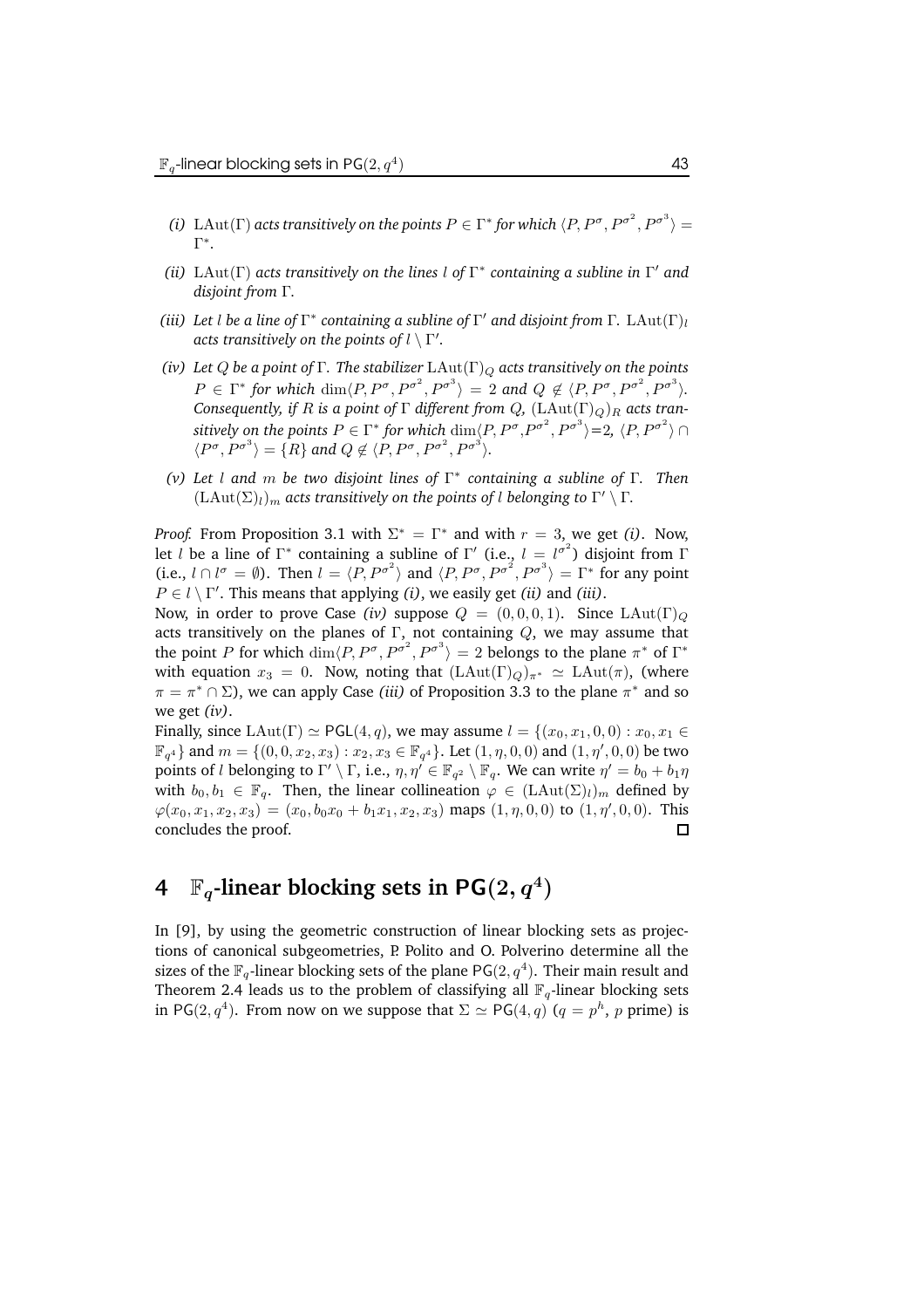the canonical subgeometry of  $\Sigma^* = \mathsf{PG}(4,q^4)$  such that  $\Sigma = \{(x_0, x_1, x_2, x_3, x_4) :$  $x_i \in \mathbb{F}_q$  and hence  $\Sigma = \text{Fix}(\sigma)$ , where  $\sigma: (x_0, x_1, x_2, x_3, x_4) \mapsto (x_0^q, x_1^q, x_2^q, x_3^q, x_4^q)$ . The semilinear collineation  $\sigma$  has order 4 and the set of fixed points of  $\sigma^2$  is the canonical subgeometry  $\Sigma' = \{(x_0, x_1, x_2, x_3, x_4) : x_i \in \mathbb{F}_{q^2}\}$  of  $\Sigma^*$ . A subspace  $S$ of  $\Sigma^*$  of dimension k intersects  $\Sigma$  (respectively  $\Sigma'$ ) in a subspace of  $\Sigma$  (respectively of  $\Sigma'$ ) of dimension  $\bar{k} \leq k$ ; also  $\bar{k} = k$  if and only if  $S^{\sigma} = S$  (respectively  $S^{\sigma^2} = S$ ) (see e.g. [7]). All  $\mathbb{F}_q$ -linear blocking sets of PG(2,  $q^4$ ) can be obtained as blocking sets of type  $B_{l,\Sigma}$  where  $l$  is a line of  $\Sigma^*$  disjoint from  $\Sigma.$ 

As pointed out in [9], the proof of the main result splits into the following cases:

- (A)  $l = l^{\sigma^2} \Leftrightarrow l$  intersects  $\Sigma'$  in a line;
- (B)  $l \cap l^{\sigma^2}$  is a point  $P \iff l$  intersects  $\Sigma'$  in a point  $P$ ;
- (C)  $l \cap l^{\sigma^2} = \emptyset \Leftrightarrow l$  is disjoint from  $\Sigma'$ .

As proved in [9], in Case (A) we get  $\mathbb{F}_q$ -linear blocking sets which are Baer subplanes of PG(2,  $q^4$ ). Hence, it remains to investigate  $\mathbb{F}_q$ -linear blocking sets in Cases (B) and (C). In such cases, since there always exist  $(q + 1)$ -secants (see [9]), the blocking sets are of exponent  $h$  and hence we can apply Theorem 2.4, namely two  $\mathbb{F}_q$ -linear blocking sets of PG $(2,q^4)$ ,  $B_{l,\Sigma}$  and  $B_{l',\Sigma}$ , which are not Baer subplanes, are isomorphic if and only if there exists  $\varphi \in Aut(\Sigma)$  such that  $\varphi(l) = l'$ . In particular, a blocking set of type (B) is not isomorphic to a blocking set of type (C).

In the sequel, it is useful to recall that  $B_{l,\Sigma}$  is of Rédei type if and only if  $\dim \langle l, l^{\sigma}, l^{\sigma^2}, l^{\sigma^3} \rangle \leq 3$  and, if  $B_{l, \Sigma}$  is not a Baer subplane, then it has a unique Rédei line if and only if  $\dim \langle l, l^{\sigma}, l^{\sigma^2}, l^{\sigma^3} \rangle = 3$ . Also, if B is not of type  $(B_1)$ , then  $|B_{l,\Sigma}| = q^4 + q^3 + q^2 + q + 1 - qx$  where x is the number of lines of  $\Sigma$ projected from l to a point of  $B_{l,\Sigma}$ , i.e., x is the number of lines m of  $\Sigma^*$  such that  $m \cap l \neq \emptyset$  and  $m^{\sigma} = m$  (see [9]).

#### **4.1 Blocking sets in Case (B)**

Let *l* be a line of  $\Sigma^*$  such that  $l \cap l^{\sigma^2} = \{T\}$ . The authors of [9] determine four classes of blocking sets in this case. The different classes correspond to different geometric configurations of the lines *l*, *l*<sup> $\sigma$ </sup>, *l*<sup> $\sigma$ </sup><sup>2</sup>, *l*<sup> $\sigma$ </sup><sup>3</sup>, invariant under the action of  $Aut(\Sigma)$ . Hence, by Theorem 2.4 the blocking sets of type (B) belonging to different classes are not isomorphic.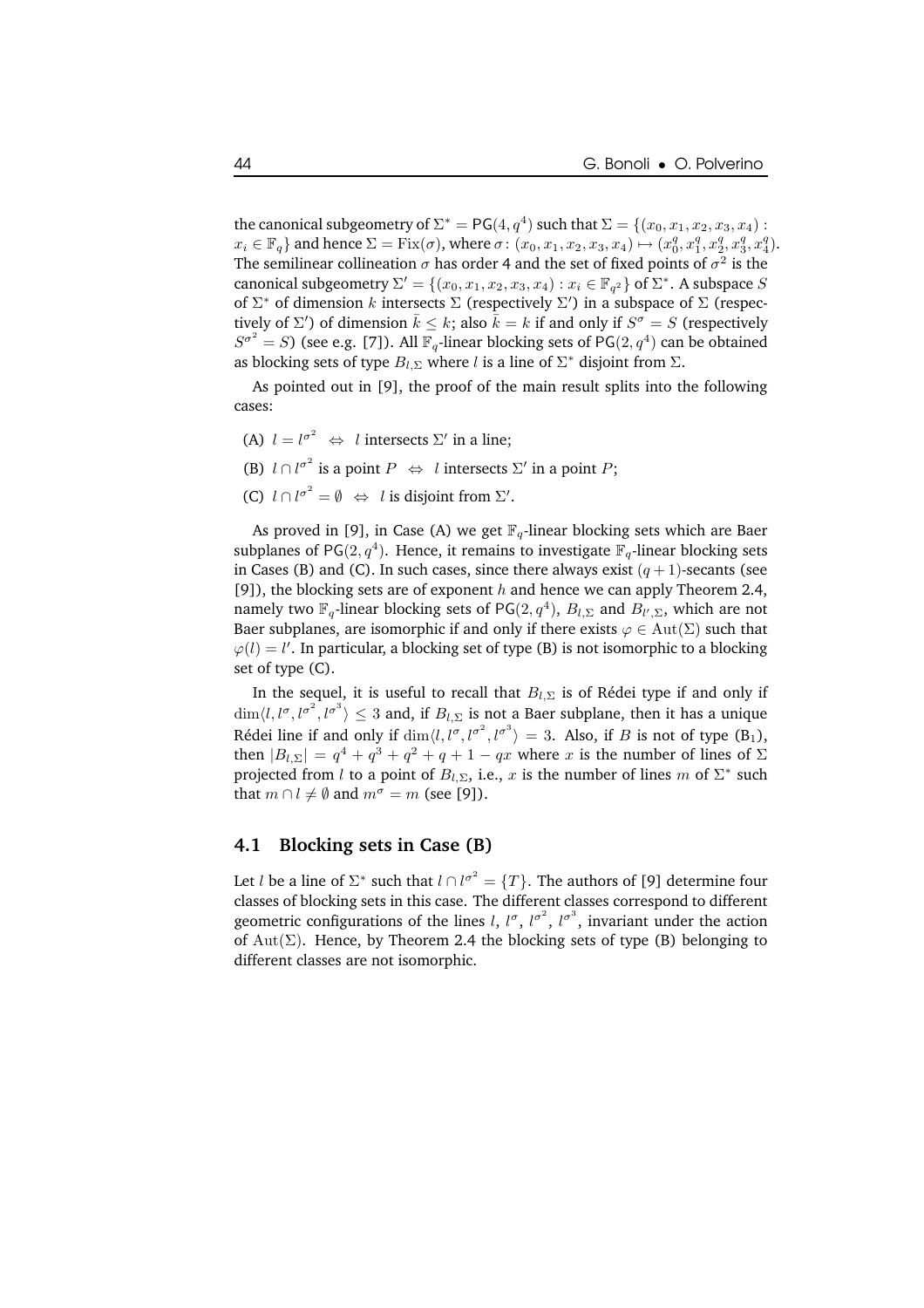#### **4.1.1 Blocking sets in case (B**1**)**

**(B**<sub>1</sub>)  $l \cap l^{\sigma} \neq \emptyset$ .

In this case, by [9]  $B_{l,\Sigma}$  is equivalent to the blocking set obtained from the graph of the trace function of  $\mathbb{F}_{q^4}$  over  $\mathbb{F}_q$ .

#### **4.1.2 Blocking sets in case (B**2**)**

**(B**<sub>2</sub>)  $l \cap l^{\sigma} = \emptyset$  and  $\dim \langle l, l^{\sigma}, l^{\sigma^2}, l^{\sigma^3} \rangle = 3.$ 

In this case  $B_{l,\Sigma}$  is of Rédei type with a unique Rédei line. Moreover,  $m =$  $\langle T, T^{\sigma} \rangle$  and  $m' = \langle l, l^{\sigma^2} \rangle \cap \langle l^{\sigma}, l^{\sigma^3} \rangle$  are the only lines of  $\Sigma^*$  fixed by  $\sigma$  and concurrent with l.

**(B**<sub>21</sub>) If  $m = m'$ , then exactly one line of  $\Sigma$  is projected from l to a point of  $B_{l,\Sigma}$ , and hence  $|B_{l,\Sigma}| = q^4 + q^3 + q^2 + 1$ .

By Property (3.2) of Section 3 and by Corollary 3.2 we may assume that  $m =$  $\{(x_0, x_1, 0, 0, 0) : x_0, x_1 \in \mathbb{F}_{q^4}\}\$ and  $T = (1, \xi, 0, 0, 0)$ , for some fixed element  $\xi \in \mathbb{F}_{q^2} \setminus \mathbb{F}_q$ . Let  $\mathcal L$  be the set of lines l' of  $\Sigma^*$  through T such that  $l' \cap l'^{\sigma^2} = T$ ,  $l' \cap l'^{\sigma} = \emptyset$ ,  $\dim \langle l', l'^{\sigma}, l'^{\sigma^2}, l'^{\sigma^3} \rangle = 3$  and  $\langle T, T^{\sigma} \rangle = \langle l', l'^{\sigma^2} \rangle \cap \langle l'^{\sigma}, l'^{\sigma^3} \rangle$ .

**Proposition 4.1.** *The group*  $\text{Aut}(\Sigma)_T$  *acts transitively on L.* 

*Proof.* Recall that  $\text{LAut}(\Sigma) \simeq \text{PGL}(5, q)$ . So, we can easily prove that an element of  $\text{LAut}(\Sigma)_T$  is defined by a matrix of the form

$$
\begin{pmatrix} a_{11} - a_{01}d & a_{01} & a_{02} & a_{03} & a_{04} \\ a_{01}c & a_{11} & a_{12} & a_{13} & a_{14} \\ \hline 0 & A & A \end{pmatrix}
$$
 (7)

where  $a_{ij} \in \mathbb{F}_q$ ,  $A = (a_{ij})$   $(i, j = 2, 3, 4)$  is an invertible  $(3 \times 3)$ -matrix on  $\mathbb{F}_q$ ,  $(a_{01}, a_{11}) \neq (0, 0)$ , and  $\xi^2 = c + d\xi$  with  $c, d \in \mathbb{F}_q$ . Note that, since  $m = m'$ is the unique line of  $\Sigma$  through T, if  $\varphi \in Aut(\Sigma)^T$ , then  $\varphi(m) = m$ . Let G be the subgroup of  $\text{LAut}(\Sigma)_T$  whose elements are defined by matrices (7) with  $a_{01} = a_{02} = a_{03} = a_{04} = 0$ . Fix the 3-dimensional subspace  $\Omega$  of  $\Sigma^*$  with equation  $x_0\,=\,0$  and denote by  $\Sigma^*/T$  the quotient space of the lines of  $\Sigma^*$ through T. The map  $\omega: n \in \sum_{i=1}^{k} T \to n \cap \Omega \in \Omega$  is an isomorphism and the group G induces on  $\Omega$  a group  $\overline{G}$  isomorphic to PGL(4, q)<sub>Q</sub>, where Q is the point  $\omega(m) = (0, 1, 0, 0, 0)$ , acting on the points of  $\Omega$ . If  $P \in \omega(\mathcal{L})$  then P,  $P^{\sigma}$ ,  $P^{\sigma^2}$ ,  $P^{\sigma^3}$  are distinct,  $\dim \langle P, P^{\sigma}, P^{\sigma^2}, P^{\sigma^3} \rangle = 2$  and  $\{Q\} = \langle P, P^{\sigma^2} \rangle \cap \langle P^{\sigma}, P^{\sigma^3} \rangle$ . Since  $\bar{G}$  acts transitively on the planes of  $\Sigma \cap \Omega$  through Q, we may fix such a plane  $\pi$  and study the action of  $\bar{G}_{\pi}$  on the set  $\mathcal{P}_{\pi}$  of points  $P$  of  $\omega(\mathcal{L})$  for which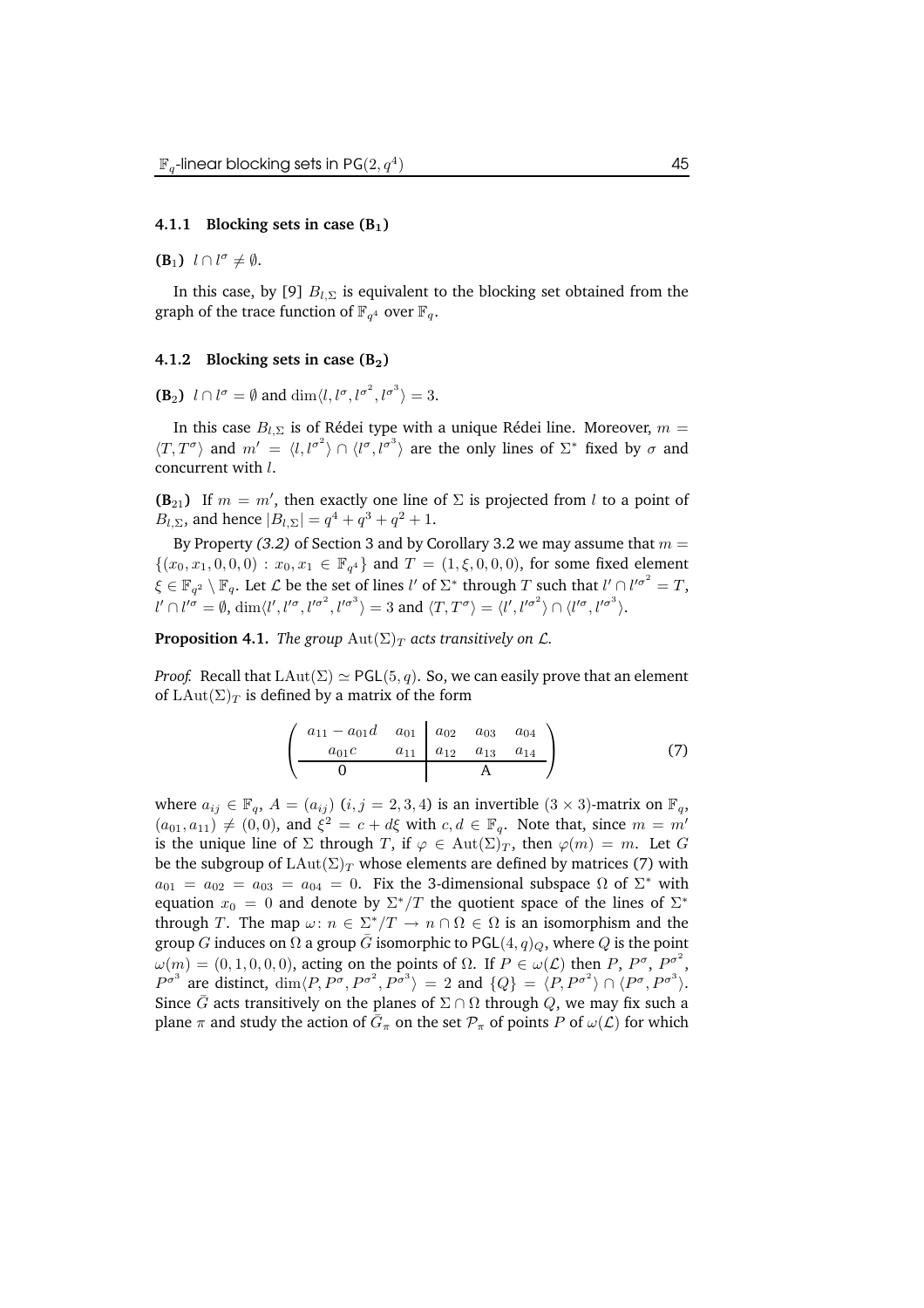$\langle P, P^{\sigma}, P^{\sigma^2}, P^{\sigma^3} \rangle = \pi$ . As  $\bar{G}_{\pi} \simeq (\text{PGL}(4,q)_Q)_{\pi} \simeq \text{PGL}(3,q)_Q$ , it follows from *(iii)* of Proposition 3.3 that  $\bar{G}_{\pi}$  acts transitively on  $\mathcal{P}_{\pi}$ . This means that  $\bar{G}$  acts transitively on  $\omega(\mathcal{L})$ , and so  $G \leq \text{LAut}(\Sigma)_T$  acts transitively on  $\mathcal{L}$ .

By Theorem 2.4 and by Proposition 4.1 we get the following result.

**Proposition 4.2.** *In Case* ( $B_{21}$ ), *all*  $\mathbb{F}_q$ -linear blocking sets are isomorphic.

**(B**<sub>22</sub>) If  $m \neq m'$ , then exactly two lines m and m', fixed by  $\sigma$ , are projected from l to a point of  $B_{l,\Sigma}$ , i.e.,  $|B_{l,\Sigma}| = q^4 + q^3 + q^2 - q + 1$ .

By (3.2) we may assume  $S_3 = \langle m, m' \rangle = \{(x_0, x_1, x_2, x_3, 0) : x_i \in \mathbb{F}_q\}$  and, as Aut( $\Sigma$ )<sub>S3</sub> acts transitively on the pairs of disjoint lines of S<sub>3</sub>, we may also assume  $m = \{(x_0, x_1, 0, 0, 0) : x_0, x_1 \in \mathbb{F}_{q^4}\}\$  and  $m' = \{(0, 0, x_2, x_3, 0) : x_2, x_3 \in$  $\mathbb{F}_{q^4}$ }. Moreover, by *(v)* of Proposition 3.4, we can put  $T = (1, \xi, 0, 0, 0)$ , with  $\xi \in \mathbb{F}_{q^2} \setminus \mathbb{F}_q$ . Note that  $((\text{Aut}(\Sigma)_m)_{m'})_T = (\text{Aut}(\Sigma)_{m'})_T$  since m is the unique line of  $\Sigma^*$  through  $T$  fixed by  $\sigma$ .

Let  $\mathcal{L}'$  be the set of lines l' of  $S_3$  through T such that  $l' \cap l'^{\sigma} = \emptyset$  and  $m' = \langle l', l'^{\sigma^2} \rangle \cap \langle l'^{\sigma}, l'^{\sigma^3} \rangle$ , then l' intersects m' in a point not belonging to  $\Sigma'$ . Conversely, if  $l'$  is a line of  $\Sigma^*$  through  $T$  intersecting  $m'\setminus \Sigma'$ , then  $l'\in \mathcal{L}'$ . Therefore, it suffices to study the action of  $(\mathrm{Aut}(\Sigma)_{m'})_T$  on the points of  $m' \backslash \Sigma'$ . Since the elements of the group  $(Aut(\Sigma)_{m'})_T$  are defined by matrices of type (7) with  $a_{02} = a_{03} = a_{12} = a_{13} = a_{42} = a_{43} = 0$ ,  $(\text{Aut}(\Sigma)_{m'})_T$  induces on m' a group isomorphic to PGL $(2,q)\ltimes \operatorname{Aut}(\mathbb{F}_{q^4});$  so by Theorem 2.4 we have proved the following result.

**Proposition 4.3.** *In Case* ( $\mathbf{B}_{22}$ )*, the number of non-isomorphic*  $\mathbb{F}_q$ *-linear blocking*  $s$ ets equals the number of orbits of the group  $\mathsf{PGL}(2,q)\ltimes \mathrm{Aut}(\mathbb{F}_{q^4})$  acting on the points of  $PG(1, q^4) \setminus PG(1, q^2)$ *.* 

#### **4.1.3 Blocking sets in case (B**3**)**

**(B**<sub>3</sub>)  $l \cap l^{\sigma} = \emptyset$  and  $\dim \langle l, l^{\sigma}, l^{\sigma^2}, l^{\sigma^3} \rangle = 4.$ 

In Case (B<sub>3</sub>)  $m = \langle T, T^{\sigma} \rangle$  is the unique line of  $\Sigma^*$ , fixed by  $\sigma$ , projected from l to a point of  $B_{l,\Sigma}$ , and hence  $|B_{l,\Sigma}| = q^4 + q^3 + q^2 + 1$ . The planes  $\langle l, l^{\sigma^2} \rangle$  and  $\langle l^{\sigma}, l^{\sigma^3} \rangle$  intersect in a point  $R \in \Sigma$ . As in the previous case, we may assume that  $m = \{(x_0, x_1, 0, 0, 0) : x_0, x_1 \in \mathbb{F}_{q^4}\}\$  and  $T = (1, \xi, 0, 0, 0),$  $\xi \in \mathbb{F}_{q^2} \setminus \mathbb{F}_q$ . It is not difficult to prove that  $(\mathrm{Aut}(\Sigma)_m)_T = \mathrm{Aut}(\Sigma)_T$  acts transitively on the points of  $\Sigma$  which do not belong to m, hence we can put  $R = (0, 0, 0, 0, 1)$ . Let G be the subgroup of  $\text{LAut}(\Sigma)_T$  defined in the proof of Proposition 4.1, let  $\Omega$  be the 3-dimensional subspace of  $\Sigma^*$  with equation  $x_0 = 0$  and let  $\bar{\mathcal{L}}$  be the set of lines l' of  $\Sigma^*$  through T such that  $l' \cap l'^{\sigma} = \emptyset$  and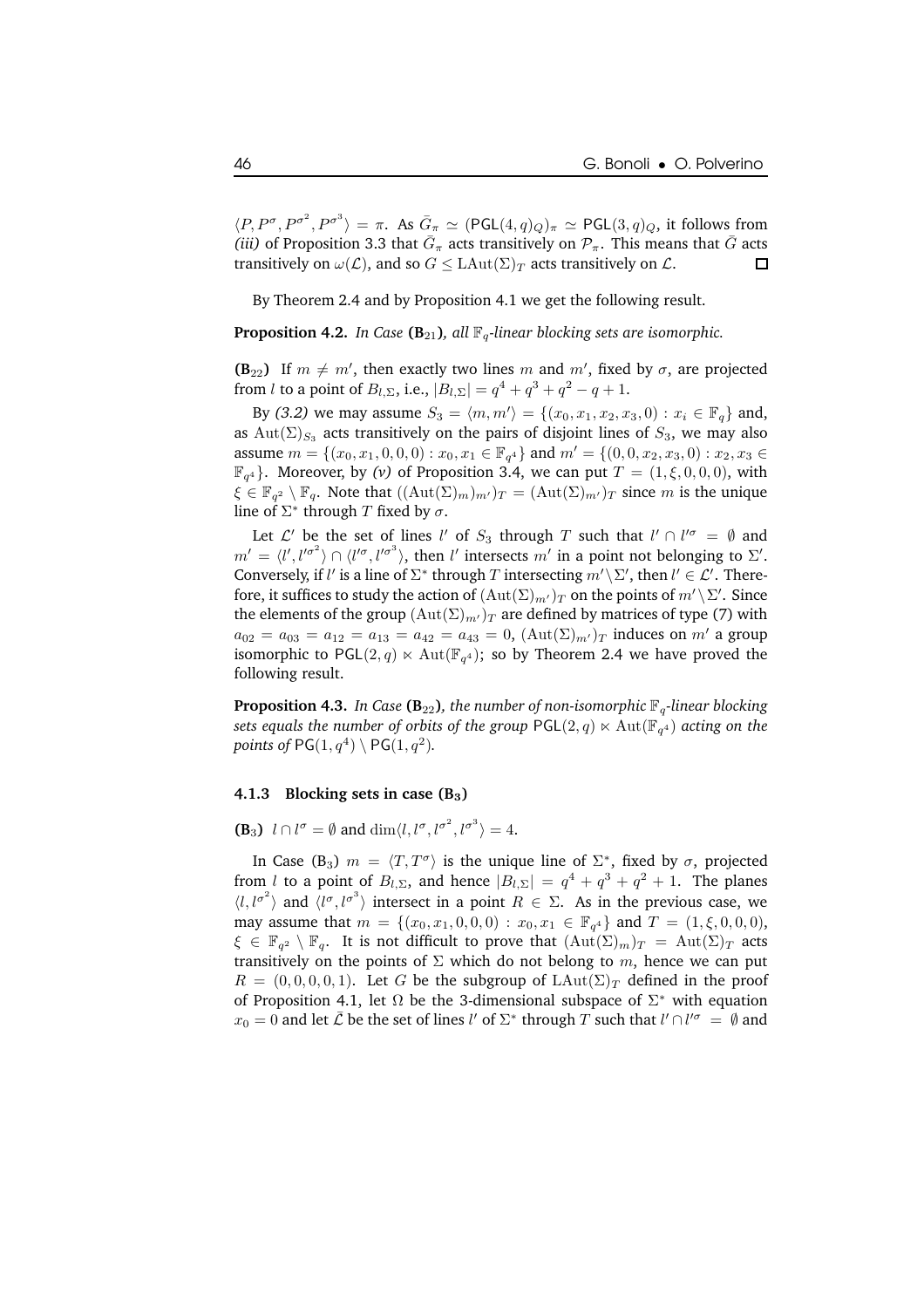$\dim \langle l', l'^{\sigma^2}, l'^{\sigma^2} \rangle = 4$ . The map  $\omega : n \in \sum_{i=2}^{k} \langle T \rangle \to n \cap \Omega \in \Omega$  is an isomorphism and if  $\bar{P}$  is a point of  $\omega(\bar{\mathcal{L}})$ , then  $\bar{P}$ ,  $\bar{P}^{\sigma}$ ,  $\bar{P}^{\sigma^2}$ ,  $\bar{P}^{\sigma^3}$  are distinct,  $\{R\} = \langle \bar{P}, \bar{P}^{\sigma^2} \rangle \cap \langle \bar{P}^{\sigma}, \bar{P}^{\sigma^3} \rangle$  and  $Q \notin \langle \bar{P}, \bar{P}^{\sigma}, \bar{P}^{\sigma^2}, \bar{P}^{\sigma^3} \rangle$  wi induces on Ω a group  $\bar{G}$  isomorphic to  $(PGL(4, q)<sub>Q</sub>)<sub>R</sub>$  acting on the points of  $Ω$ . By *(iv)* of Proposition 3.4,  $\bar{G}$  acts transitively on the points of  $\omega(\bar{\mathcal{L}})$ . Hence,  $G_R$ acts transitively on the lines of  $\overline{L}$ . So, by Theorem 2.4 we have the following.

**Proposition 4.4.** *In Case* ( $\mathbf{B}_3$ )*, all*  $\mathbb{F}_q$ -linear blocking sets are isomorphic.

#### **4.2 Blocking sets in Case (C)**

In [9] the authors find eight classes of blocking sets of type (C), corresponding to different geometric configurations of the lines l,  $l^{\sigma}$ ,  $l^{\sigma^2}$ ,  $l^{\sigma^3}$  invariant under the action of  $Aut(\Sigma)$ . Hence, by Theorem 2.4, blocking sets of type (C) belonging to different classes are not isomorphic.

#### **4.2.1 Blocking sets** in case  $(C_1)$

**(C<sub>1</sub>)** Suppose that l is a line of  $\Sigma^*$  such that  $\dim\langle l, l^{\sigma}, l^{\sigma^2}, l^{\sigma^3}\rangle = 3$  and let  $S_3 =$  $\langle l, l^{\sigma}, l^{\sigma^2}, l^{\sigma^3} \rangle$ . In this case  $B_{l, \Sigma}$  is of Rédei type with a unique Rédei line. By Property *(3.2)* of Section 3 we can fix  $S_3 = \{(x_0, x_1, x_2, x_3, 0) : x_0, x_1, x_2, x_3 \in$  $\mathbb{F}_{q^4}$ .

**(C**<sub>11</sub>) Suppose that  $l \cap l^{\sigma} \neq \emptyset$  and let  $\{P\} = l \cap l^{\sigma}$ , so  $l = \langle P, P^{\sigma^3} \rangle$ . The unique lines intersecting l,  $l^{\sigma}$ ,  $l^{\sigma^2}$  and  $l^{\sigma^3}$  are  $r = \langle P^{\sigma^2}, P \rangle$  and  $r^{\sigma} = \langle P^{\sigma^3}, P^{\sigma} \rangle$ . Since such lines are not fixed by  $\sigma$ , there is no line of  $\Sigma^*$  projected from  $l$  to a point of  $B_{l,\Sigma}$ , i.e.,  $B_{l,\Sigma}$  has maximum size.

The line *r* is fixed by  $\sigma^2$  and, since  $r \cap r^{\sigma} = \emptyset$ ,  $r \cap \Sigma = \emptyset$ ; hence by *(ii)* and (*iii*) of Proposition 3.4, we can fix r, P and, since  $l = \langle P, P^{\sigma^3} \rangle$ , we have the following result.

#### **Proposition 4.5.** *In Case* ( $C_{11}$ )*, all*  $\mathbb{F}_q$ -linear *blocking sets are isomorphic.*

In the sequel of this section, we will denote by  $\psi$  the Plücker map from the line-set of  $S_3 = PG(3, q^4)$  to the point-set of the Klein quadric  $Q^+(5, q^4)$  and by  $\perp$  the polarity of PG(5,  $q^4$ ) defined by  $\mathcal{Q}^+(5,q^4)$ . Also, we will denote by  $\tau$ the semilinear collineation of  $PG(5, q<sup>4</sup>)$  defined by  $\tau$ :  $(x_0, x_1, x_2, x_3, x_4, x_5) \mapsto$  $(x_0^q, x_1^q, x_2^q, x_3^q, x_4^q, x_5^q)$ . Since  $\psi \circ \sigma = \tau \circ \psi$ , the lines of  $S_3 \cap \Sigma$  are mapped by  $\psi$  to the set of points of the Klein quadric  $\mathcal{Q}^+(5,q) = \text{Fix}(\tau) \cap \mathcal{Q}^+(5,q^4)$ , where  $Fix(\tau) \simeq PG(5, q)$ . If we denote by  $G(q^4)$  the subgroup of index two of PГO $^+(6,q^4)$  leaving both systems of generators of  $\mathcal{Q}^+(5,q^4)$  fixed, we have that PΓL $(4, q<sup>4</sup>) \simeq G(q<sup>4</sup>)$  (see [4, Theorem 24.2.16]) and hence, since  $Aut(\Sigma)_{S_3}$  =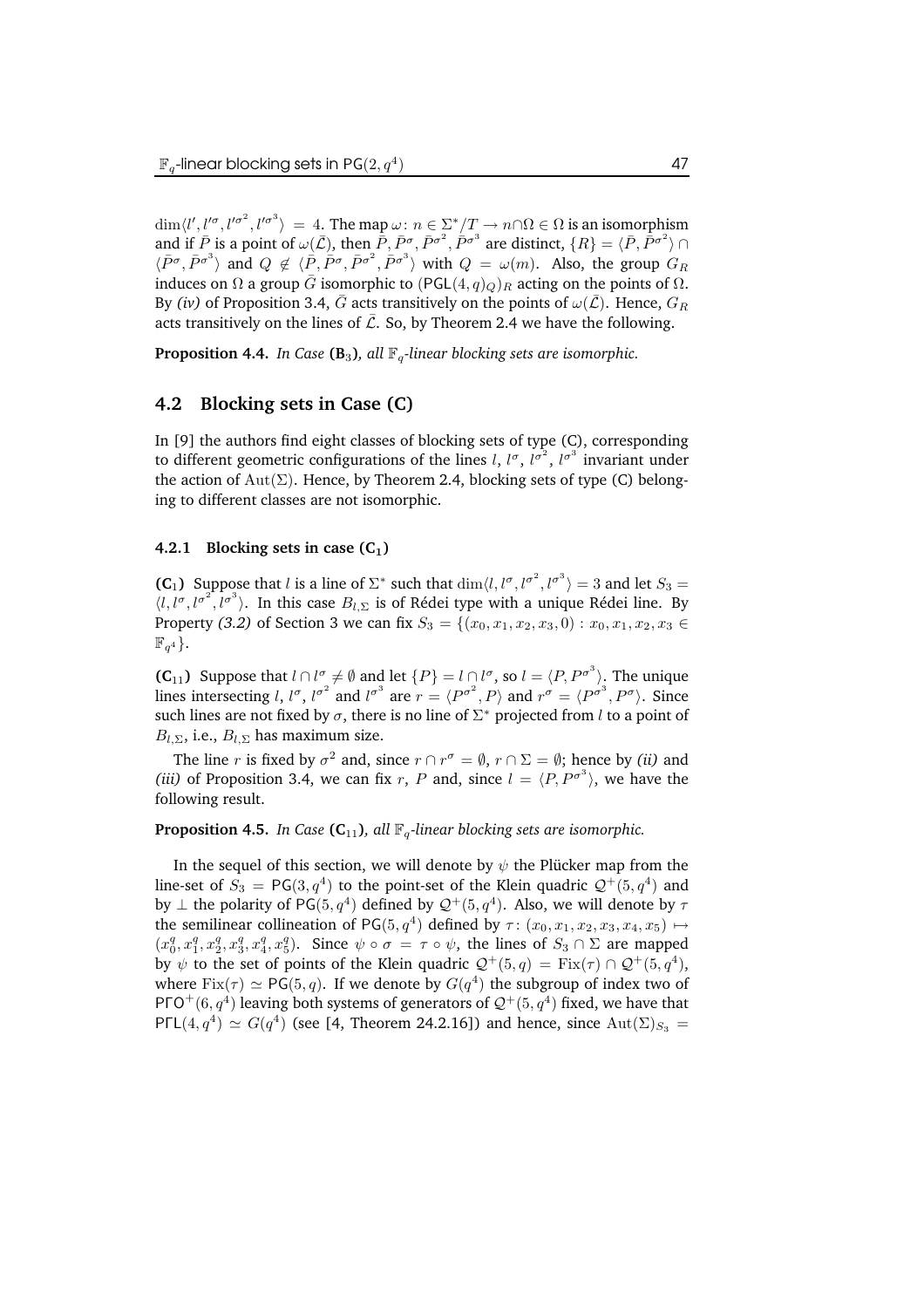$\mathsf{P}\mathsf{FL}(4, q^4)_{\Sigma \cap S_3}$ , we have that  $\mathrm{Aut}(\Sigma)_{S_3}\simeq G(q^4)_{\mathcal{Q}^+(5,q)}.$  As  $\mathrm{Aut}(\Sigma)_{S_3}$  induces on  $S_3$  a group isomorphic to PΓL(4, q), the group  $G(q^4)_{\mathcal{Q}^+(5,q)}$  induces on  $\mathcal{Q}^+(5,q)$ a group isomorphic to the subgroup of index 2, say  $G(q)$ , of PFO<sup>+</sup>(6, q) leaving both systems of generators of  $\mathcal{Q}^+(5,q)$  invariant. Also, if  $\overline{G(q)}$  is the group  $G(q^4)_{\mathcal{Q}^+(5,q)}$ , we have that the action of  $\mathrm{Aut}(\Sigma)_{S_3}$  on the lines of  $S_3$  is equivalent to the action of  $\overline{G(q)}$  on the points of  $\mathcal{Q}^+(5,q^4)$ . Furthermore, the following properties hold.

- (I)  $\overline{G(q)}$  is transitive on the set of irreducible conics C contained in  $\mathcal{Q}^+(5,q)$ and  $G(q)_C \simeq \mathsf{PGL}(2,q) \ltimes \mathrm{Aut}(\mathbb{F}_{q^4}).$
- (II) If  $\mathcal{Q}^+(3,q)$  is a hyperbolic quadric contained in  $\mathcal{Q}^+(5,q)$ , then  $\overline{G(q)}_{\mathcal{Q}^+(3,q)} \simeq$  $\mathsf{PGO}^+(4,q) \ltimes \mathrm{Aut}(\mathbb{F}_{q^4}).$
- (III) If  $Q^{-}(3, q)$  is an elliptic quadric contained in  $Q^{+}(5, q)$ , then  $\overline{G(q)}_{Q^{-}(3,q)} \simeq$  $PGO^-(4,q) \ltimes \mathrm{Aut}(\mathbb{F}_{q^4}).$
- (IV) If M is a point of  $\mathcal{Q}^+(5,q)$ ,  $\overline{G(q)}_M$  acts transitively on the 3-dimensional cones with vertex M contained in  $Q^+(5, q)$ .

Since the action of  $G(q)$  is equivalent to the action of PΓL(4, q) on PG(3, q), we can easily prove the above properties by studying the corresponding geometric configurations in PG(3, q) under the action of PΓL(4, q) (see [3, Table 15.10]).

Suppose  $l \cap l^{\sigma} = l \cap l^{\sigma^2} = \emptyset$ ; let  $\mathcal R$  be the regulus of  $S_3$  determined by  $l, l^{\sigma}$ and  $l^{\sigma^2}$  and let  $\bar{\mathcal{R}}$  be the opposite regulus of  $\mathcal{R}$ .

**(C**<sub>12</sub>) Suppose  $l^{\sigma^3} \in \mathcal{R}$ . Since  $\mathcal{R}$  is fixed by  $\sigma$ ,  $\mathcal{R} \cap \Sigma$  is a regulus of  $S_3 \cap \Sigma$ . This implies that each transversal line to  $\mathcal{R} \cap \Sigma$  is projected from l to a point of  $B_{l,\Sigma}$ . Hence  $|B_{l,\Sigma}| = q^4 + q^3 + 1$ .

Let  $\bar{\mathcal{L}}'$  be the set of lines l' of  $\Sigma^*$  such that  $l' \cap l'^{\sigma} = l' \cap l'^{\sigma^2} = \emptyset$  and such that  $l', l'^{\sigma}, l'^{\sigma^2}, l'^{\sigma^3}$  belong to the same regulus. A line  $l'$  of  $\bar{\mathcal{L}}'$  determines a point  $S = \psi(l')$  of  $\mathcal{Q}^+(5, q^4)$  such that  $S, S^{\tau}, S^{\tau^2}, S^{\tau^3}$  belong to an irreducible conic  $C$  of  $\mathcal{Q}^+(5,q^4)$  fixed by  $\tau$ . This means that  $C\cap\mathcal{Q}^+(5,q)$  is a conic and since, by (I),  $\overline{G(q)}$  is transitive on the conics contained in  $\mathcal{Q}^+(5,q)$ , we can fix the conic C. So, we have to study the action of  $G(q)_C$  on the set of points S of C such that  $S \neq S^{\tau}$  and  $S \neq S^{\tau^2}$ . By (I), we have the following result.

**Proposition 4.6.** *In Case* ( $C_{12}$ )*, the number of non-isomorphic*  $\mathbb{F}_q$ *-linear blocking*  $s$ ets equals the number of orbits of the group  $\mathsf{PGL}(2,q)\ltimes \mathrm{Aut}(\mathbb{F}_{q^4})$  acting on the points of  $PG(1, q^4) \setminus PG(1, q^2)$ *.* 

Now, suppose  $l^{\sigma^3} \notin \mathcal{R}$ . A line m fixed by  $\sigma$  and concurrent with l, is concurrent with  $l^{\sigma}$ ,  $l^{\sigma^2}$  and  $l^{\sigma^3}$  and hence it is a transversal line of  $\mathcal{R}$ ,  $\mathcal{R}^{\sigma}$ ,  $\mathcal{R}^{\sigma^2}$  and  $\mathcal{R}^{\sigma^3}$ , i.e.,  $m\in\bar{\mathcal{R}}\cap\bar{\mathcal{R}}^\sigma\cap\bar{\mathcal{R}}^{\sigma^2}\cap\bar{\mathcal{R}}^{\sigma^3}.$  Note that two distinct reguli can have at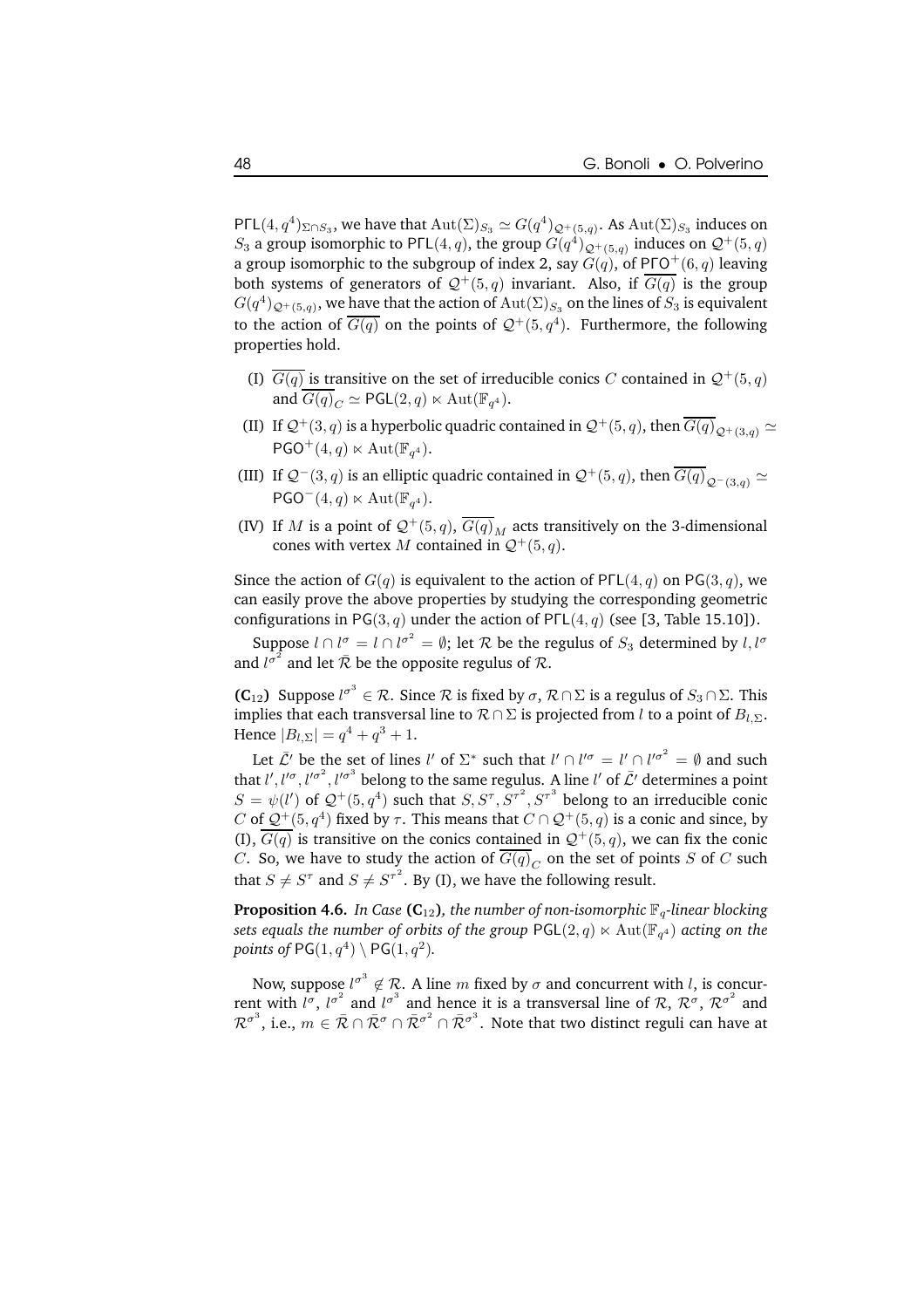most two transversal lines in common and that the intersection of  $\bar{\mathcal{R}}$ ,  $\bar{\mathcal{R}}^{\sigma}$ ,  $\bar{\mathcal{R}}^{\sigma^2}$ and  $\bar{\mathcal{R}}^{\sigma^3}$  is fixed by  $\sigma$ .

**(C**<sub>13</sub>) Suppose  $\mathcal{R}, \mathcal{R}^{\sigma}, \mathcal{R}^{\sigma^2}$  and  $\mathcal{R}^{\sigma^3}$  have two transversal lines, m and m', in common both fixed by  $\sigma$ . Then  $B_{l,\Sigma}$  has size  $q^4 + q^3 + q^2 - q + 1$ .

Since LAut( $\Sigma$ )<sub>S<sub>3</sub></sub>  $\simeq$  PGL(4, q), Aut( $\Sigma$ )<sub>S<sub>3</sub></sub> acts transitively on the pairs of disjoint lines of  $S_3 \cap \Sigma$  and hence we can fix m and m'. Since  $m^{\sigma} = m$  and  $(m')^{\sigma} = m'$ , the lines m and m' are mapped, under the Plücker map  $\psi$ , into two points, M and M', of  $\mathcal{Q}^+(5,q)$ .

Let  $\bar{\bar{\mathcal{L}}}$  be the set of lines l' of  $S_3$  such that  $l' \cap l'^{\sigma} = l' \cap l^{\sigma^2} = \emptyset$  and such that the reguli  $\mathcal{R}' = \mathcal{R}'(l',l'^{\sigma},l^{\sigma^2}), \mathcal{R}'^{\sigma}, \mathcal{R}'^{\sigma^2}$  and  $\mathcal{R}'^{\sigma^3}$  have the lines m and  $m_2'$  as the unique transversal lines in common. If  $F \in \psi(\bar{\mathcal{L}})$ , then  $(F, F^\tau, F^{\tau^2}, F^{\tau^3}) \in \langle M, M' \rangle^\perp \cap \mathcal{Q}^+(5, q^4), F, F^\tau, F^{\tau^2}, F^{\tau^2}, F^{\tau^3}$  are pairwise noncollinear in  $\mathcal{Q}^+(3, q^4)$  and, since  $\mathcal{R}' \neq \mathcal{R}'^{\sigma}$ ,  $\dim \langle F, F^{\tau}, F^{\tau^2}, F^{\tau^3} \rangle = 3$ . The line  $\langle M,M'\rangle$  is a secant line to  $\mathcal{Q}^+(5,q^4)$ , fixed by  $\tau$ , hence the 3-dimensional space  $\langle M,M'\rangle^\perp$  meets the quadric  $\mathcal{Q}^+(5,q^4)$  in the hyperbolic quadric  $\mathcal{Q}^+(3,q^4)$  fixed by  $\tau$ , i.e.,  $F$ ,  $F^{\tau}$ ,  $F^{\tau^2}$ ,  $F^{\tau^3} \in \mathcal{Q}^+(3, q^4)$  and  $\mathcal{Q}^+(3, q^4) \cap \mathcal{Q}^+(5, q) = \mathcal{Q}^+(3, q)$  (see [3, Table 15.10]). Hence, the study of the action of  $(\text{Aut}(\Sigma)_{S_3})_{\{m,m'\}}$  on the lines of  $\bar{\bar{\mathcal{L}}}$  is equivalent to the study of the action of  $\overline{G(q)}_{\langle M, M'\rangle} = \overline{G(q)}_{\langle M, M'\rangle^\perp} =$  $\overline{G(q)}_{\mathcal{Q}^{+}(3,q)}$  on the points F of  $\mathcal{Q}^{+}(3,q^4)$  such that  $F \in \psi(\overline{\mathcal{L}})$ . By (II), we have proved the following.

**Proposition 4.7.** *In Case* ( $C_{13}$ )*, the number of non-isomorphic*  $\mathbb{F}_q$ -linear *block* $i$ ng  $s$ ets equals the  $n$ umber of orbits of the  $s$ ubgroup  $\mathsf{PGO}^+(4,q) \ltimes \mathrm{Aut}(\mathbb{F}_{q^4})$  of  $\mathsf{PTQ}^+(4,q^4)$ , fixing  $\mathcal{Q}^+(3,q)$ , acting on the points  $F$  of  $\mathcal{Q}^+(3,q^4)$  such that  $F$ ,  $F^{\tau}$ ,  $F^{\tau^2}$ ,  $f^{\tau^3}$  are pairwise non-collinear on  $\mathcal{Q}^+(3,q^4)$  and  $\dim\langle F, F^\tau, F^{\tau^2}, F^{\tau^3}\rangle = 3$ .

**(C**<sub>14</sub>) Suppose  $\mathcal{R}$ ,  $\mathcal{R}^{\sigma}$ ,  $\mathcal{R}^{\sigma^2}$  and  $\mathcal{R}^{\sigma^3}$  have two transversal lines m and m' in common, each one not fixed by  $\sigma$ . In this case  $B_{l,\Sigma}$  has maximum size.

Since  $\bar{\mathcal{R}} \cap \bar{\mathcal{R}}^{\sigma} \cap \bar{\mathcal{R}}^{\sigma^2} \cap \bar{\mathcal{R}}^{\sigma^3}$  is fixed by  $\sigma$ , we have  $m^{\sigma} = m'$  and  $(m')^{\sigma} = m$ , hence both  $m$  and  $m'$  are fixed by  $\sigma^2$ . By *(ii)* of Proposition 3.4 we can fix m. If  $M = \psi(m)$ , then  $\psi(m') = M^{\tau}$  and the line  $\langle M, M^{\tau} \rangle$  determines a line external to  $\mathcal{Q}^+(5,q).$  This implies that the 3-dimensional subspace  $\langle M, M^\tau \rangle^\perp = \mathbb{E}$  $S'_{3}$  intersects  $\mathcal{Q}^{+}(5, q)$  in an elliptic quadric  $\mathcal{Q}^{-}(3, q)$  (see [3, Table 15.10]).

Let  $\bar{\bar{\mathcal{L}}}'$  be the set of lines l' of  $S_3$  such that  $l' \cap l'' = l' \cap l^{\sigma^2} = \emptyset$  and such that the reguli  $\mathcal{R}' = \mathcal{R}'(l', l'^{\sigma}, l'^{\sigma^2}), \mathcal{R}'^{\sigma}, \mathcal{R}'^{\sigma^2}$  and  $\mathcal{R}'^{\sigma^3}$  have the lines m and  $m^{\sigma}_{\sigma}$  as the unique transversal lines in common. If  $V \in \psi(\bar{\bar{\mathcal{L}}}')$ , then  $\langle V, V^{\tau}, V^{\tau^2}, V^{\tau^3} \rangle = S'_3$ ,  $V$ ,  $V^{\tau}$ ,  $V^{\tau^2}$ ,  $V^{\tau^3}$  are pairwise non-collinear in  $\mathcal{Q}^+$   $(3, q^4) = S'_3 \cap \mathcal{Q}^+ (5, q^4)$ . Hence the action of  $(Aut(\Sigma)_{S_3})_m$  on the lines of  $S_3$  of  $\overline{L}'$  is equivalent to the action of  $\overline{G(q)}_M = \overline{G(q)}_{\langle M, \underline{M}^\tau \rangle} = \overline{G(q)}_{S'_3} = \overline{G(q)}_{{\cal Q}^-(3,q)},$  subgroup of  $G(q^4)_{\cal Q^+(3,q^4)},$  on the points  $V \in \psi(\bar{\bar{\mathcal{L}}}')$ . By (III), we have the following.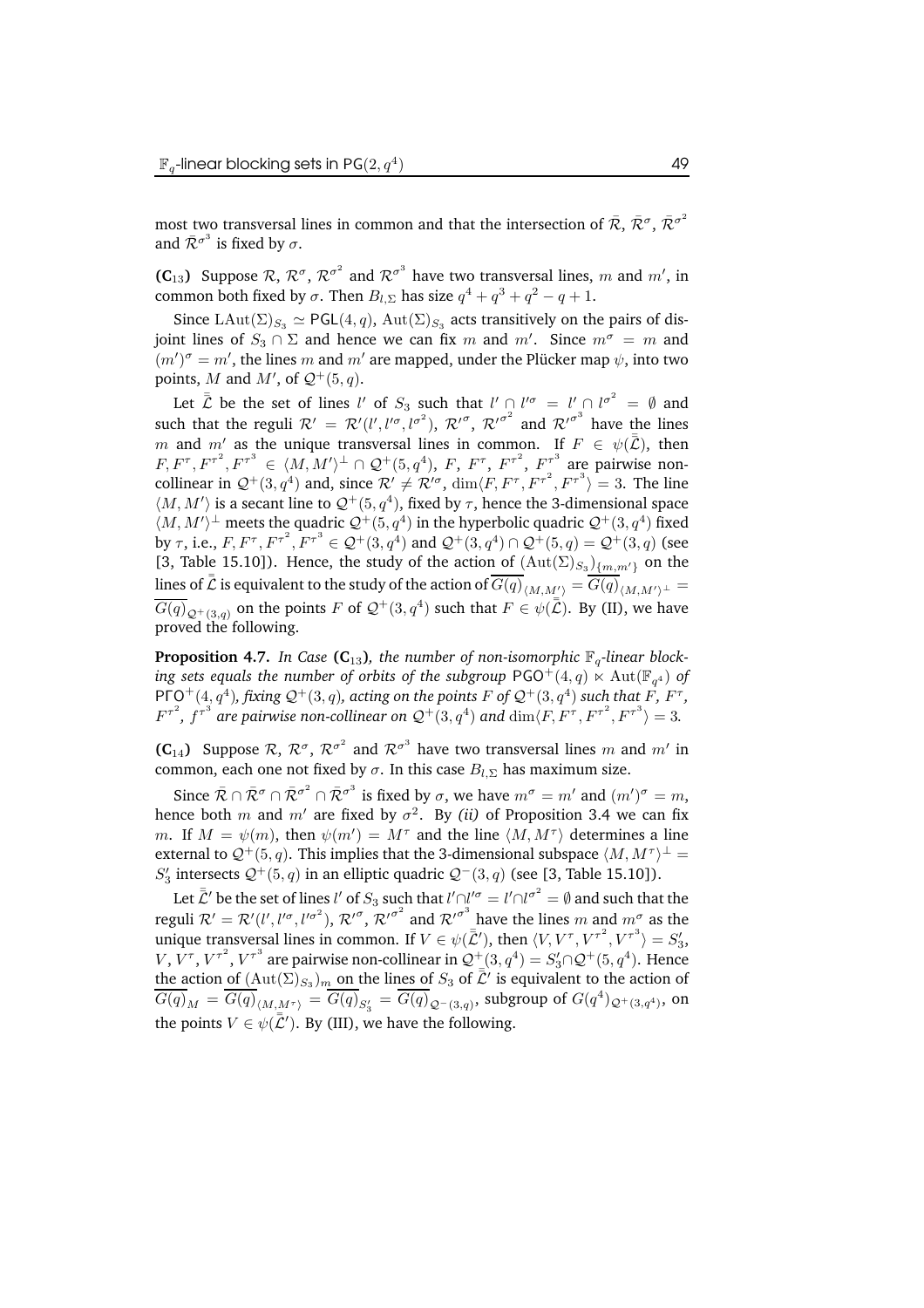**Proposition 4.8.** In Case (C<sub>14</sub>), the number of non-isomorphic  $\mathbb{F}_q$ -linear block $i$ ng  $s$ ets equals the  $n$ umber of  $or$ bits of the  $s$ ubgroup PGO $^-(4,q) \ltimes \operatorname{Aut}(\mathbb{F}_{q^4})$  of  $\mathsf{P}\mathsf{F}\mathsf{O}^+(\mathbf{4}, q^4)$ , fixing  $\mathcal{Q}^-(3, q)$ , on the points  $V \in \mathcal{Q}^+(3, q^4)$  such that  $V, V^\tau, V^{\tau^2}$ and  $V^{\tau^3}$  are pairwise non-collinear on  $\mathcal{Q}^+(3,q^4)$  and  $\dim \langle V, V^\tau, V^{\tau^2}, V^{\tau^3} \rangle = 3$ .

**(C**<sub>15</sub>) Suppose  $\mathcal{R}, \mathcal{R}^{\sigma}, \mathcal{R}^{\sigma^2}$  and  $\mathcal{R}^{\sigma^3}$  have a unique transversal line m in common. Such transversal is fixed by  $\sigma$ , so  $|B_{l,\Sigma}| = q^4 + q^3 + q^2 + 1$ .

By *(3.2)* of Section 3, we can fix the line m. The line m is mapped, under the Plücker map  $\psi$ , to the point M of  $\mathcal{Q}^+(5,q^4)$  such that  $M^\tau = M$ , i.e.,  $M \in$  $\mathcal{Q}^+(5,q)$ . Let  $\mathcal{L}^*$  be the set of lines l' of  $S_3$  such that  $l' \cap l'' = l' \cap l^{\sigma^2} = \emptyset$  and such that the reguli  $\mathcal{R}' = \mathcal{R}'(l', l'^{\sigma}, l^{\sigma^2}), \mathcal{R}'^{\sigma}, \mathcal{R}'^{\sigma^2}$  and  $\mathcal{R}'^{\sigma^3}$  have the line m as unique transversal line in common.

If  $Z \in \psi(\mathcal{L}^*)$ , then  $Z, Z^{\tau}, Z^{\tau^2}, Z^{\tau^3} \in M^{\perp}$  and  $S_3' = \langle Z, Z^{\tau}, Z^{\tau^2}, Z^{\tau^3} \rangle$  is a 3-dimensional subspace of PG(5,  $q^4$ ) fixed by  $\tau$ . Then  $\mathcal{K}_{q^4} = S'_3 \cap \mathcal{Q}^+(5, q^4)$ is a cone with vertex M fixed by  $\tau$ , i.e.,  $\mathcal{K}_q = \mathcal{K}_{q^4} \cap \mathcal{Q}^+(5,q)$  is a cone of  $Q^+(5, q)$  with vertex M. By (IV),  $\overline{G(q)}_M = \overline{G(q)}_{M^{\perp}}$  acts transitively on the 3dimensional cones of  $\mathcal{Q}^+(5,q)$  with vertex M and so we can fix  $\mathcal{K}_q$ . Now, since  $(\overline{G(q)}_{M^{\perp}})_{K_q} = G(q^4)_{K_q}$  we get the following.

**Proposition 4.9.** In Case ( $C_{15}$ ), the number of non-isomorphic  $\mathbb{F}_q$ -linear block $i$ ng  $s$ ets equals the number of orbits of the group  $G(q^4)_{\mathcal{K}_q}$  acting on the points  $Z \in \mathcal{K}_{q^4}$  such that  $Z$ ,  $Z^{\tau}$ ,  $Z^{\tau^2}$ ,  $Z^{\tau^3}$  are pairwise non-collinear on  $\mathcal{K}_{q^4}$  and  $\dim \langle Z, Z^{\tau}, Z^{\tau^2}, Z^{\tau^3} \rangle = 3.$ 

**(C**<sub>16</sub>) Suppose  $\mathcal{R}, \mathcal{R}^{\sigma}, \mathcal{R}^{\sigma^2}$  and  $\mathcal{R}^{\sigma^3}$  have no transversal line in common.

This case does not occur. Indeed, the transversal lines of the reguli  $\mathcal{R}$ ,  $\mathcal{R}^{\sigma}$ ,  $\mathcal{R}^{\sigma^2}$ ,  $\mathcal{R}^{\sigma^3}$  correspond to the points of  $S^{\perp}$   $\cap$   $\mathcal{Q}^+(5,q^4)$  where S is the 3dimensional space generated by  $P, P^{\tau}, P^{\tau^2}, P^{\tau^3}$  with  $P = \psi(l)$ . Now, since  $S^{\perp}$ is fixed by  $\tau, S^\perp$  determines a line over  $\mathbb{F}_q,$  and hence  $S^\perp$  cannot be external to the extended quadric  $\mathcal{Q}^+(5,q^2)$  of  $\mathcal{Q}^+(5,q)$ , i.e.,  $S^{\perp} \cap \mathcal{Q}^+(5,q^4) \neq \emptyset$ .

#### **4.2.2 Blocking sets** in case  $(C_2)$

**(C<sub>2</sub>)** dim $\langle l, l^{\sigma}, l^{\sigma^2}, l^{\sigma^3} \rangle = 4$ .

In such a case  $B_{l,\Sigma}$  is not of Rédei type. Also  $l,l^{\sigma},l^{\sigma^2}$  and  $l^{\sigma^3}$  are pairwise disjoint. Let  $S_3 = \langle l, l^{\sigma} \rangle$  and let  $L = S_3 \cap S_3^{\sigma} \cap S_3^{\sigma^2} \cap S_3^{\sigma^3}$ , then  $\dim L \in \{0, 1\}$ .

**(C**<sub>21</sub>) Suppose dim  $L = 1$ . In this case L is the unique line of  $\Sigma$  projected from l to a point of  $B_{l,\Sigma}$ . So  $|B_{l,\Sigma}| = q^4 + q^3 + q^2 + 1$ .

By (3.2) of Section 3 we can fix  $L = \{(x_0, x_1, 0, 0, 0) : x_0, x_1 \in \mathbb{F}_{q^4}\}.$  Let d be the duality of PG(4,  $q^4$ ) which maps the point  $(a_0, a_1, a_2, a_3, a_4)$  to the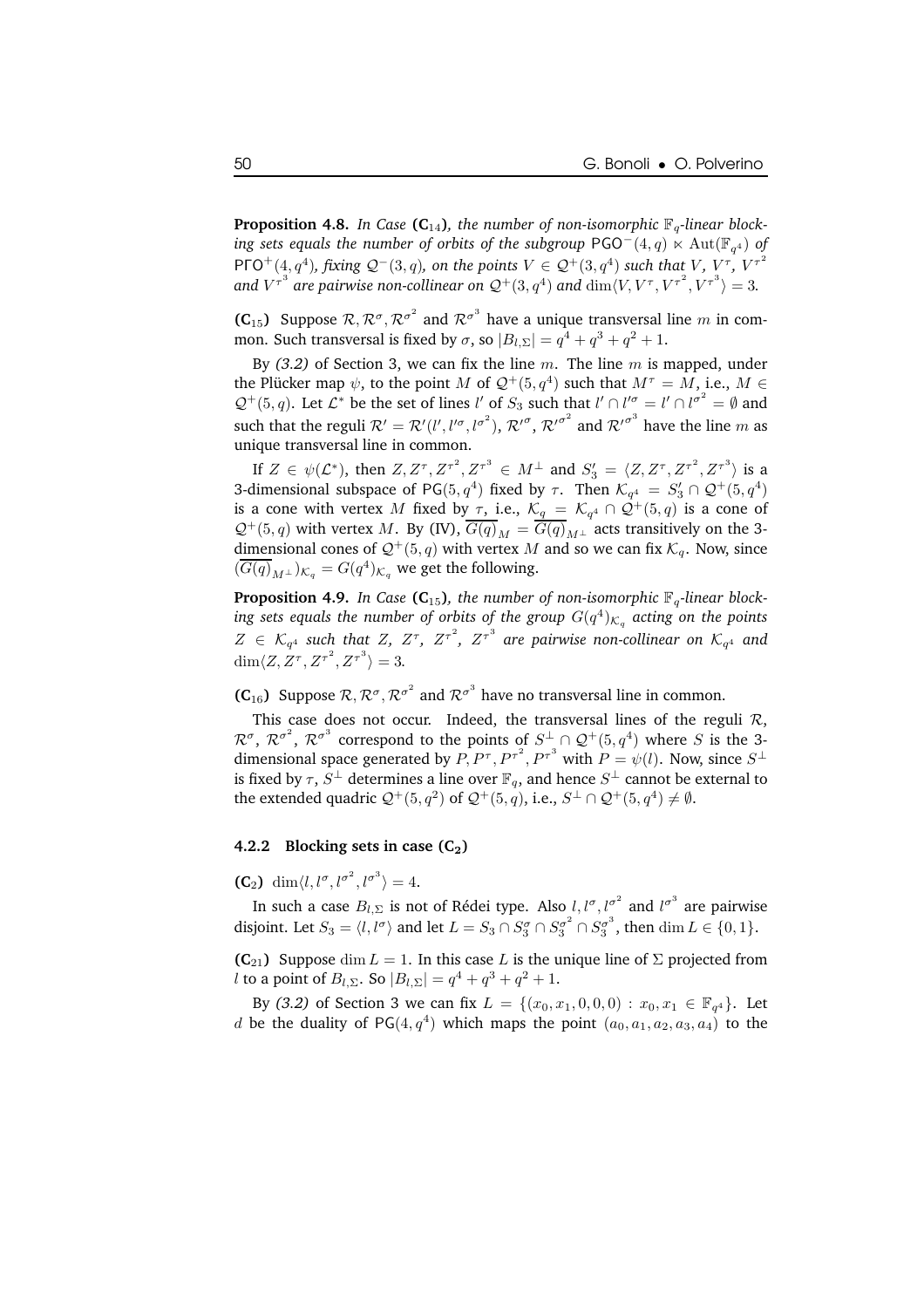hyperplane with equation  $a_0x_0 + a_1x_1 + a_2x_2 + a_3x_3 + a_4x_4 = 0$ , and note that  $d \circ \sigma = \sigma \circ d$ . The line L is mapped to the plane  $L^d$  with equations  $x_0 = x_1 = 0; \ L^d$  is fixed by  $\sigma$  and  $\mathrm{Aut}(\Sigma)_L$  induces on  $L^d$  a group isomorphic to PGL $(3,q) \ltimes \mathrm{Aut}(\mathbb{F}_{q^4})$ . The 3-dimensional space  $S_3$  is mapped to a point  $S_3^d$  of  $L^d$  for which  $\langle S_3^d, (S_3^d)^{\sigma}, (S_3^d)^{\sigma^2}, (S_3^d)^{\sigma^3} \rangle = L^d$ . By *(iii)* of Proposition 3.3 we can fix  $S_3^d = (0,0,\xi,-1,t)$  with  $\xi \in \mathbb{F}_{q^2} \setminus \mathbb{F}_q$  and  $t \in \mathbb{F}_{q^4} \setminus \mathbb{F}_{q^2}$ , i.e.,  $S_3 = \{(x_0, x_1, x_2, \xi x_2 + tx_4, x_4) : x_0, x_1, x_2, x_4 \in \mathbb{F}_{q^4}\}.$  It is not difficult to verify that an element of  $(\mathrm{LAut}(\Sigma)_L)_{S_3} \!=\! \mathrm{LAut}(\Sigma)_{S_3}$  is defined by a matrix of type

$$
\begin{pmatrix} a_{00} & a_{01} & a_{02} & a_{03} & a_{04} \\ a_{10} & a_{11} & a_{12} & a_{13} & a_{14} \\ \hline 0 & & & I \end{pmatrix}
$$
 (8)

where  $a_{ij} \in \mathbb{F}_q$ , I is the identity matrix of order 3 and  $a_{00}a_{11} - a_{01}a_{10} \neq 0$ . Moreover,  $\pi = S_3 \cap S_3^{\sigma^3} = \{(x_0, x_1, Ax_4, Bx_4, x_4) : x_0, x_1, x_4 \in \mathbb{F}_{q^4}\},\$  where  $A = \frac{t^{q^3}-t}{\xi-\xi^q}$  and  $B = \xi A + t$ . A line l' of  $S_3$  such that  $\dim \langle l', l'^{\sigma}, l'^{\sigma^2}, l'^{\sigma^3} \rangle = 4$  and  $S_3 = \langle l', l'^{\sigma} \rangle$  is contained in  $\pi$  and intersects L in a point not belonging to  $\Sigma'$ , hence l' has equations  $x_1 = \eta x_0 + cx_4$ ,  $x_2 = Ax_4$ ,  $x_3 = Bx_4$  where  $\eta \in \mathbb{F}_{q^4} \setminus \mathbb{F}_{q^2}$ and  $c \in \mathbb{F}_{q^4}$  and we write  $l' = l_{\eta,c}$ . Let  $P' = (1, \eta, 0, 0, 0)$  be the point  $l' \cap L$ and consider the stabilizer of  $P'$  in  $\text{LAut}(\Sigma)_{S_3}.$  An element of  $(\text{LAut}(\Sigma)_{S_3})_{P'}$  is defined by a matrix of type (8) with  $a_{00} = a_{11} \neq 0$  and  $a_{01} = a_{10} = 0$ , and it maps the line  $l_{\eta,0}$  to the line  $l_{\eta,c}$  where

$$
c = -\eta(a_{02}A + a_{03}B + a_{04}) + a_{12}A + a_{13}B + a_{14}.
$$
 (\*\*)

It is straightforward to prove that  $A, B, 1$  are independent on  $\mathbb{F}_q$ , hence the  $\mathbb{F}_q$ -subspace  $W = \langle A, B, 1 \rangle_{\mathbb{F}_q}$  of  $\mathbb{F}_{q^4}$  has dimension 3. If  $\eta W = W$ , then there exists a  $(3\times3)$ -matrix C over  $\mathbb{F}_q$  having  $(A, B, 1)$  as an eigenvector whose eigenvalue is  $\eta$ . This implies  $\eta \in \mathbb{F}_{q^2}$ , a contradiction. From these we get that  $\eta W + W = \mathbb{F}_{q^4}$ , and this implies that each element  $c \in \mathbb{F}_{q^4}$  can be written as  $c = \eta a + b$  where  $a, b \in W$ , i.e., c can be written as in  $(\star \star)$  for suitable elements  $a_{ij} \in \mathbb{F}_q$ . Hence,  $(\text{LAut}(\Sigma)_{S_3})_{P'}$  acts transitively on the lines of  $\pi$  through  $P'$ different from  $L.$  This means that the action of  ${\rm Aut}(\Sigma)_{S_3} = ({\rm Aut}(\Sigma)_{S_3})_\pi$  on the lines  $l_{\eta,c}$  with  $\eta \in \mathbb{F}_{q^4} \setminus \mathbb{F}_{q^2}$ ,  $c \in \mathbb{F}_{q^4}$  equals the action of the group induced by  $\mathrm{Aut}(\Sigma)_{S_3}$  on  $L$  acting on the points  $P' \in L \setminus \Sigma'$ . The group induced by  $\mathrm{Aut}(\Sigma)_{S_3}$ on L is isomorphic to PGL $(2,q) \ltimes \text{Aut}(\mathbb{F}_{q^4})$ . Indeed, if  $\beta \in \text{Aut}(\mathbb{F}_{q^4})$ , we can write  $t^{\beta} = s + rt$  where  $s, r \in \mathbb{F}_{q^2}$  and  $r \neq 0$ . This implies that there exist  $a, b, a', b', a'', b'' \in \mathbb{F}_q$  such that  $r = \frac{1}{a+b\xi}$ ,  $\frac{s}{r} = a' + b'\xi$  and  $\frac{\xi^\beta}{r} = a'' + b''\xi$ . Since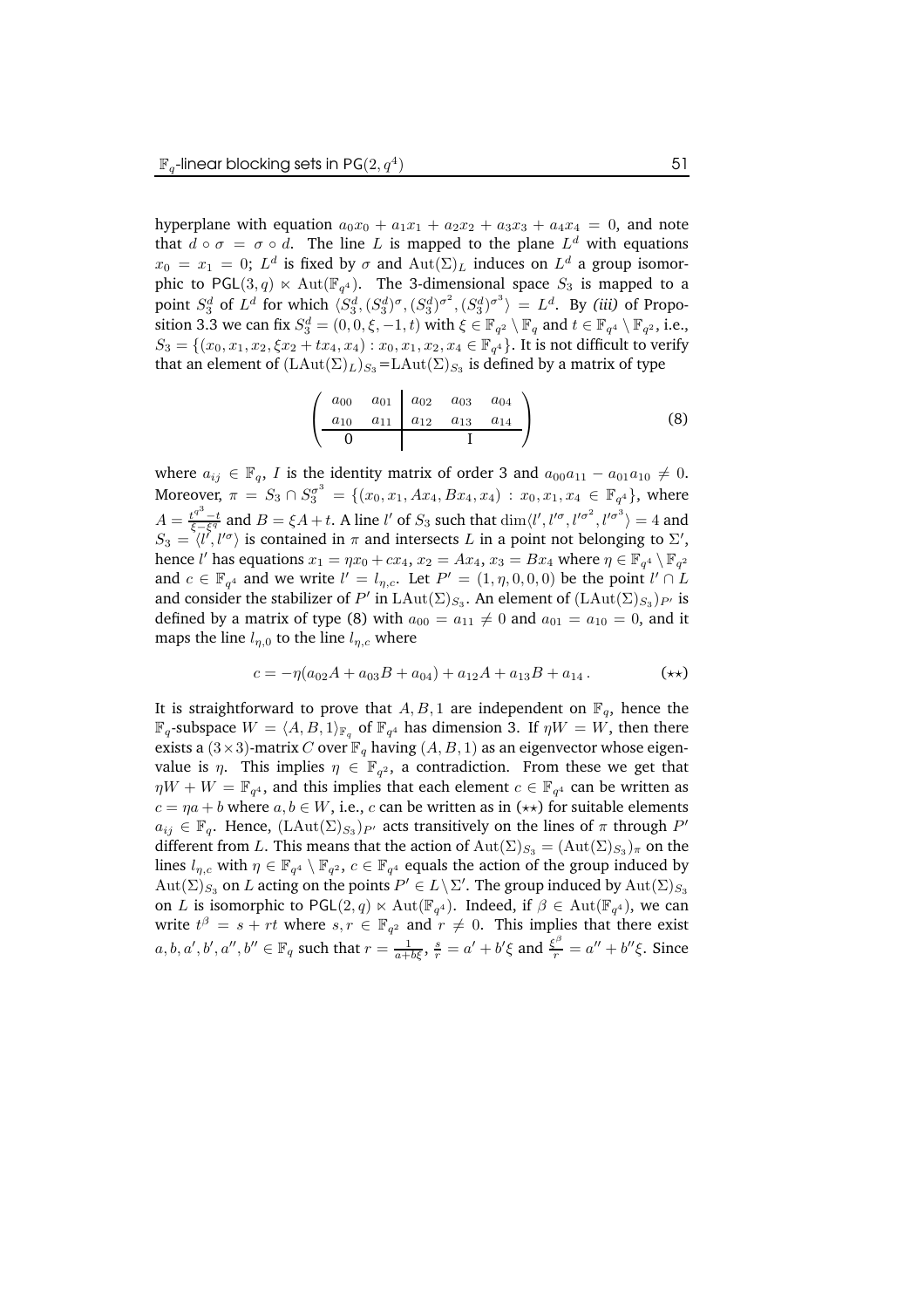$\xi^{\beta} \notin \mathbb{F}_q$ ,  $ab'' - a''b \neq 0$ . Hence a matrix of type

$$
D = \begin{pmatrix} a_{00} & a_{01} & a_{02} & a_{03} & a_{04} \\ a_{10} & a_{11} & a_{12} & a_{13} & a_{14} \\ 0 & 0 & b'' & -b & b' \\ 0 & 0 & -a'' & a & -a' \\ 0 & 0 & 0 & 0 & 1 \end{pmatrix}
$$
(9)

where  $a_{ij} \in \mathbb{F}_q$  and  $a_{00}a_{11} - a_{01}a_{10} \neq 0$ , is non-singular and the semilinear collineation  $\varphi$  defined by D with associated automorphism  $\beta$  is an element of  $Aut(\Sigma)_{S_3}$ , which induces on L the semilinear collineation defined by the ma- $\operatorname{trix} \begin{pmatrix} a_{00} & a_{01} \ a_{10} & a_{11} \end{pmatrix}$ and with associated automorphism  $\beta$ . So we have proved the following.

**Proposition 4.10.** *In Case* ( $C_{21}$ )*, the number of non-isomorphic*  $\mathbb{F}_q$ *-linear block* $i$ ng  $s$ ets equals the  $i$ number of  $o$ rbits of the  $g$ roup  $\mathsf{PGL}(2,q) \ltimes \mathrm{Aut}(\mathbb{F}_{q^4})$  acting  $o$ n the points of  $PG(1, q^4) \setminus PG(1, q^2)$ *.* 

**(C**<sub>22</sub>) Suppose dim  $L = 0$ . In this case there is no line of  $\Sigma$  projected from l to a point of  $B_{l,\Sigma}$ . Hence  $B_{l,\Sigma}$  has maximum size.

By (3.2) of Section 3, we can fix  $L = (1, 0, 0, 0, 0)$ . Under the duality d of PG(4, $q^4$ ) (see Case (C<sub>21</sub>)), the point L is mapped to a 3-dimensional space  $L^d$  fixed by  $\sigma$  and  $\mathrm{Aut}(\Sigma)_L$  induces on  $L^d$  a group isomorphic to PGL $(4,q)$   $\ltimes$  $\mathrm{Aut}(\mathbb{F}_{q^4})$ . The 3-dimensional space  $S_3$  is mapped to a point  $S_3^d$  of  $L^d$  such that  $L^d = \langle S_3^d, (S_3^d)^\sigma, (S_3^d)^\sigma^2, (S_3^d)^\sigma^3 \rangle$ . By *(i)* of Proposition 3.4 we can fix  $S_3^d$  =  $(0, -\xi t, t, -1, \xi)$  with  $\xi \in \mathbb{F}_{q^2} \setminus \mathbb{F}_q$ ,  $t \notin \mathbb{F}_{q^2}$  and  $t^2 = \xi t + 1$ , i.e., we can suppose that  $S_3 = \{(x_0, x_1, x_2, \xi x_4 + t(x_2 - \xi x_1), x_4) : x_0, x_1, x_2, x_4 \in \mathbb{F}_{q^4}\}.$  An element of  $(L\text{Aut}(\Sigma)_L)_{S_3} = L\text{Aut}(\Sigma)_{S_3}$  is defined by a matrix of type

$$
\begin{pmatrix}\n1 & a_{01} & a_{02} & a_{03} & a_{04} \\
0 & a_{33} + a_{13}(c + d^2) - d(a_{23} + a_{43}) & a_{23} - da_{13} + a_{43} & a_{13} & a_{23} - da_{13} \\
0 & c(a_{23} - da_{13} + a_{43}) & a_{33} + ca_{13} & a_{23} & ca_{13} \\
0 & ca_{13} & a_{23} & a_{33} & ca_{43} \\
0 & a_{23} - da_{13} & a_{13} & a_{43} & a_{33} - da_{43}\n\end{pmatrix}
$$
\n(10)

where  $a_{ij} \in \mathbb{F}_q$  and  $\xi^2 = c + d\xi$ ,  $c, d \in \mathbb{F}_q$ . Also

$$
\gamma = S_3 \cap S_3^{\sigma^2} = \{ (x_0, x_1, \xi x_1, \xi x_4, x_4) : x_0, x_1, x_4 \in \mathbb{F}_{q^4} \}
$$

and

$$
\pi = S_3 \cap S_3^{\sigma^3} = \{ (x_0, x_1, x_2, -cBx_1 + (A - dB)x_2, Ax_1 - Bx_2) : x_0, x_1, x_2 \in \mathbb{F}_{q^4} \}
$$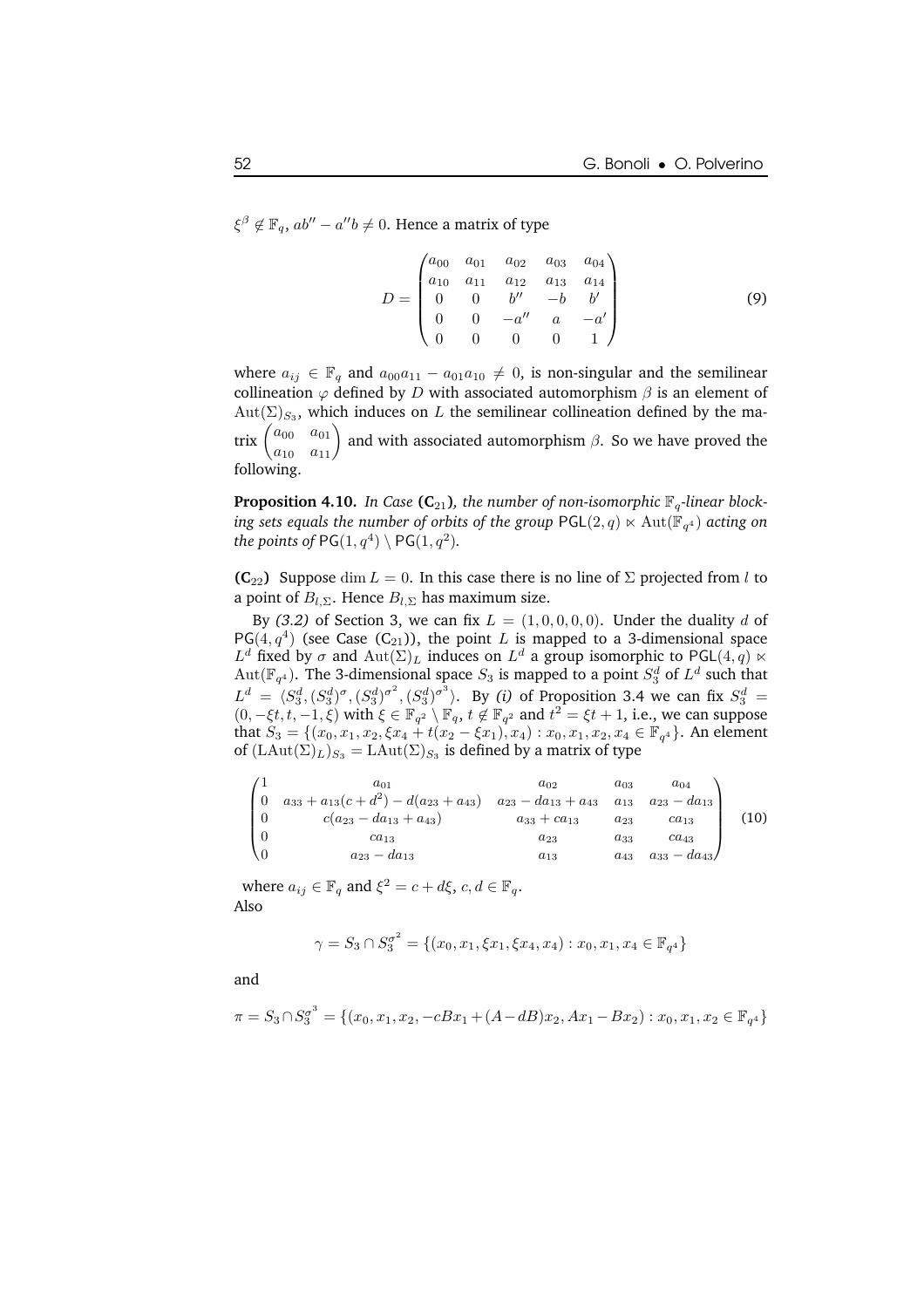where 
$$
A = \frac{t^{q^3} \xi^q - t\xi}{\xi^q - \xi}
$$
 and  $B = \frac{t^{q^3} - t}{\xi^q - \xi}$ . Hence  
\n
$$
r = \gamma \cap \pi = \{(x_0, x_1, \xi x_1, \xi t^{q^3} x_1, t^{q^3} x_1) : x_0, x_1 \in \mathbb{F}_{q^4}\}.
$$

Let  $\bar{\mathcal{L}}^*$  be the set of lines l' of  $S_3$  such that  $S_3 = \langle l', l'^{\sigma} \rangle$ . A line l' of  $\bar{\mathcal{L}}^*$  is contained in  $\pi$  and intersects r in a point  $P' \neq L$ . Since  $\{1, \xi, \xi t^{q^3}, t^{q^3}\}$  is an  $\mathbb{F}_q$ -basis of  $\mathbb{F}_{q^4},$  it is not difficult to prove that the subgroup of  $\text{LAut}(\Sigma)_{S_3},$  whose elements are defined by matrices of type (10) with  $a_{13} = a_{23} = a_{43} = 0$ , acts transitively on the points  $P' \in r \backslash \{L\}$ . Hence, we can fix  $P' = (0,1,\xi,\xi t^{q^3},t^{q^3}) \in \mathbb{R}$  $r \setminus \{L\}$ . A line l' of  $\bar{\mathcal{L}}^*$  through  $P'$  has equations

$$
x_0 = \alpha(\xi x_1 - x_2), x_3 = -cBx_1 + (A - dB)x_2, x_4 = Ax_1 - Bx_2
$$

where  $\alpha \in \mathbb{F}_{q^4}$ , and we write  $l' = l_\alpha$ . Also, since  $l' \cap l'^\sigma = \emptyset$ , we have  $\alpha \neq 0$ . An element of  $(\text{LAut}(\Sigma)_{S_3})_{P'}$  is defined by a matrix of type (10) with  $a_{01} = a_{02} =$  $a_{03} = a_{04} = 0$ ,  $(a_{13}, a_{23}, a_{33}, a_{43}) \neq (0, 0, 0, 0)$  and it maps the line  $l_{\alpha}$  to the line  $l_{\alpha'}$  where  $\alpha' = \frac{\alpha}{\delta}$  with  $\delta = a_{33} + ca_{13} - \xi(a_{23} - da_{13} + a_{43}) + (a_{23} - \xi a_{13})A +$  $(\xi a_{23} - ca_{13} - da_{23})B$ . Since we can write

$$
\delta = (a_{33} - \xi a_{43}) + ca_{13} - \xi (a_{23} - a_{13}) + (\frac{a_{23}}{\xi} - a_{13}) (\xi A + cB), \quad (o)
$$

it is clear that  $\delta$  belongs to the  $\mathbb{F}_{q^2}$ -subspace of  $\mathbb{F}_{q^4}$  generated by 1 and  $\xi A +$  $cB = t\xi$ . It is also not difficult to see that any element of  $\mathbb{F}_{q^4}^*$  can be written as in ( $\diamond$ ) for suitable elements  $a_{13}, a_{23}, a_{33}, a_{43} \in \mathbb{F}_q$ , not all zero. This means that  $(\mathrm{LAut}(\Sigma)_{S_3})_{P'}$  acts transitively on the lines  $l'$  of  $\pi$  through  $P'$  such that  $l' \cap l'^{\sigma} = \emptyset$ . Therefore, we have proved the following result.

**Proposition 4.11.** *In Case* ( $C_{22}$ ), *all*  $\mathbb{F}_q$ -linear blocking sets are isomorphic.

### **5 Table**

According to the different geometric configurations of the lines  $l, l^\sigma, l^{\sigma^2}$  and  $l^{\sigma^3},$ discussed above, all  $\mathbb{F}_q$ -linear blocking sets  $B_{l,\Sigma}$  of PG $(2,q^4)$  are listed in the following table, whose columns contain, respectively, the following informations about  $B_{l,\Sigma}$ : geometric configuration; size; Rédei nature; canonical forms; number of non-isomorphic blocking sets.

By using the notation introduced in Subsection 4.2, the symbols  $n, n^+, n^-,$  $n_{\mathcal{K}}$  stand, respectively, for the number of orbits of the group PGL $(2,q)$  $\ltimes$   $\mathrm{Aut}(\mathbb{F}_{q^4})$ acting on the points of  $PG(1, q<sup>4</sup>) \setminus PG(1, q<sup>2</sup>)$ , the number of orbits of the subgroup PGO $^+(4,q)\ltimes\mathrm{Aut}(\mathbb{F}_{q^4})$  of PГO $^+(4,q^4)$  acting on the points  $P$  of  $\mathcal{Q}^+(3,q^4)$ such that  $P, P^{\tau}, P^{\tau^2}, P^{\tau^3}$  are pairwise non-collinear on  $\mathcal{Q}^+(3,q^4)$  and such that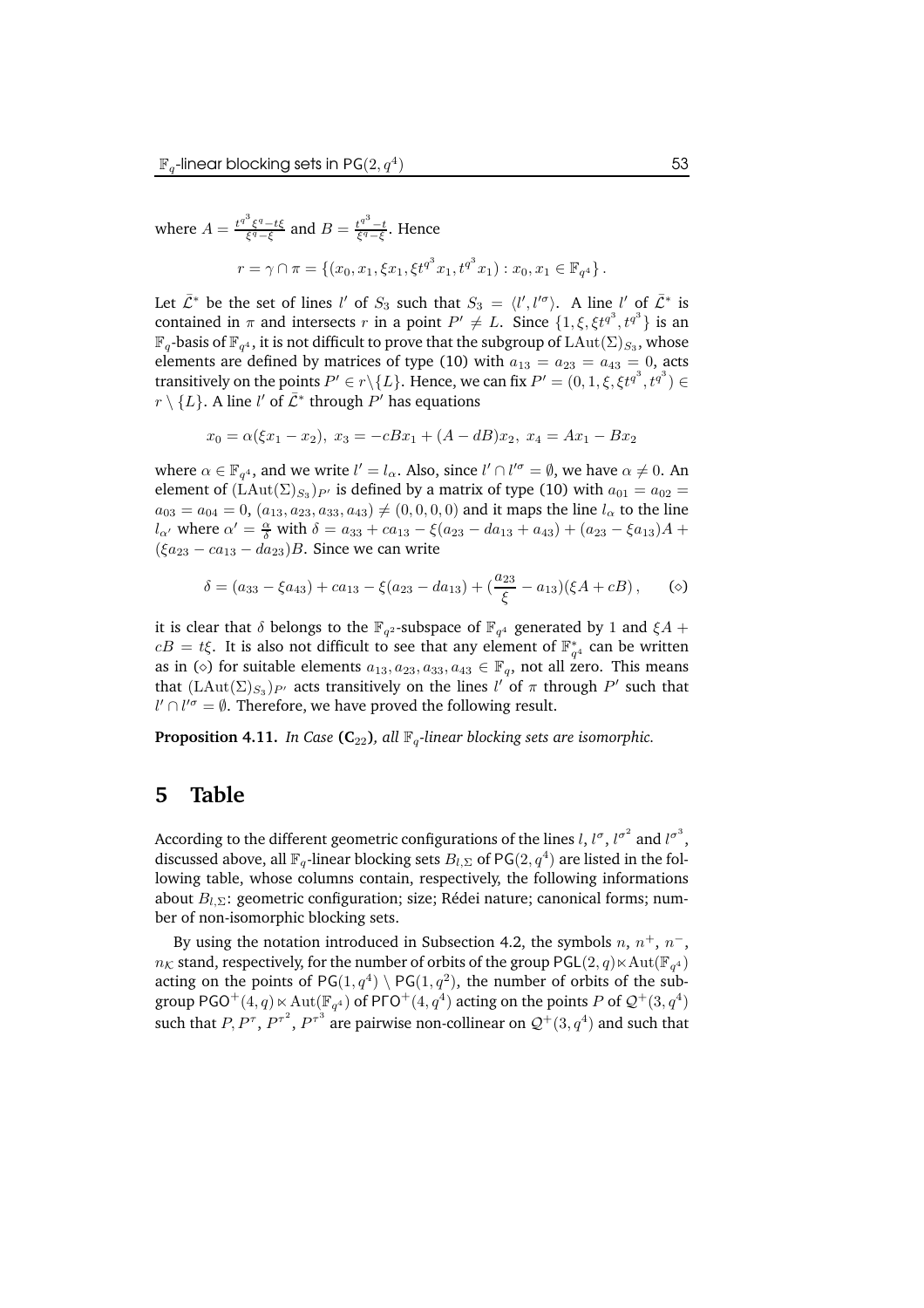| ۰,<br>٦<br>I |
|--------------|
| . .          |

| î.<br>$\frac{1}{2}$<br>ì<br>۰<br>Ξ<br>2<br>۰ |
|----------------------------------------------|
|                                              |

| <b>CASE</b> | <b>ORDER</b>              | <b>RÉDEI TYPE</b>                 | <b>CANONICAL FORMS</b>                                                                                                                                                                                                                                                                                                                                                                                                                                                                                                                        | #                 |
|-------------|---------------------------|-----------------------------------|-----------------------------------------------------------------------------------------------------------------------------------------------------------------------------------------------------------------------------------------------------------------------------------------------------------------------------------------------------------------------------------------------------------------------------------------------------------------------------------------------------------------------------------------------|-------------------|
| (A)         | $q^4 + q^2 + 1$           | <b>YES</b><br>all Rédei lines     | Baer subplane                                                                                                                                                                                                                                                                                                                                                                                                                                                                                                                                 | 1                 |
| $(B_1)$     | $q^4 + q^3 + 1$           | <b>YES</b><br>$q + 1$ Rédei lines | $\{(\alpha, x, x + x^q + x^{q^2} + x^{q^3}) : x \in \mathbb{F}_{q^4}, \alpha \in \mathbb{F}_{q}\}\$                                                                                                                                                                                                                                                                                                                                                                                                                                           | 1                 |
| $(B_{21})$  | $q^4 + q^3 + q^2 + 1$     | <b>YES</b>                        | $\{(\alpha, x, x^q - x^{q^3}) : x \in \mathbb{F}_{q^4}, \alpha \in \mathbb{F}_{q}\}\$                                                                                                                                                                                                                                                                                                                                                                                                                                                         | $\mathbf{1}$      |
| $(B_{22})$  | $q^4 + q^3 + q^2 - q + 1$ | <b>YES</b>                        | $B_{\eta} = \{(-\xi x_0 + x_1, -\eta x_2 + x_3, x_4) : x_i \in \mathbb{F}_q\}, \forall \eta \in \mathbb{F}_{q^4} \setminus \mathbb{F}_{q^2}$ , for a fixed<br>element $\xi \in \mathbb{F}_{q^2} \setminus \mathbb{F}_q$                                                                                                                                                                                                                                                                                                                       | $\boldsymbol{n}$  |
| $(B_3)$     | $q^4 + q^3 + q^2 + 1$     | N <sub>O</sub>                    | $\frac{1}{2}\{(x^q, x^{q^2}-x, x^{q^3}-a\alpha): x \in \mathbb{F}_{q^4}, \alpha \in \mathbb{F}_q\}$ , where a is a fixed element of<br>$\mathbb{F}_{q^4}$ such that $a^{q^2} \neq -a$                                                                                                                                                                                                                                                                                                                                                         | $\mathbf{1}$      |
| $(C_{11})$  | $q^4 + q^3 + q^2 + q + 1$ | <b>YES</b>                        | $\{(\alpha, x, x^q) : x \in \mathbb{F}_{q^4}, \alpha \in \mathbb{F}_q\}$                                                                                                                                                                                                                                                                                                                                                                                                                                                                      | $\mathbf{1}$      |
| $(C_{12})$  | $q^4 + q^3 + 1$           | <b>YES</b>                        | $B_{\eta} = \{(\eta x_0 - \eta^2 x_1 + x_2, -\eta x_1 + x_3, x_4) : x_i \in \mathbb{F}_q\}, \forall \eta \in \mathbb{F}_{q^4} \setminus \mathbb{F}_{q^2}$                                                                                                                                                                                                                                                                                                                                                                                     | $\,n$             |
| $(C_{13})$  | $q^4 + q^3 + q^2 - q + 1$ | <b>YES</b>                        | $B_{\eta_1,\eta_2} = \{(x_0 + \eta_1 x_2 + x_3, x_1 + \eta_2^{-1} x_3, x_4) : x_i \in \mathbb{F}_q\}, \forall \eta_1, \eta_2 \in \mathbb{F}_{q^4} \setminus \mathbb{F}_{q^2}$<br>such that $1, \eta_1, \eta_2, -\eta_1 \eta_2$ are linearly independent on $\mathbb{F}_q$                                                                                                                                                                                                                                                                     | $n^+$             |
| $(C_{14})$  | $q^4 + q^3 + q^2 + q + 1$ | <b>YES</b>                        | $B_{\eta_1,\eta_2} = \{(x_0 - (d\eta_1 + \eta_2)x_2 + \eta_1x_3, x_1 + c\eta_1x_2 + \eta_2x_3, x_4) : x_i \in \mathbb{F}_q\}$<br>where $c, d \in \mathbb{F}_q$ are fixed elements such that $f(x, y) = y^2 - cx^2 - dxy$ is<br>irreducible on $\mathbb{F}_q$ and $\eta_1, \eta_2 \in \mathbb{F}_{q^4}$ with $(\eta_1, \eta_2) \notin (\mathbb{F}_{q^2} \times \mathbb{F}_{q^2})$ ,<br>$1, \eta_1, \eta_2, f(\eta_1, \eta_2)$ linearly independent on $\mathbb{F}_q$ and<br>$f(\eta_1^{q^i} - \eta_1, \eta_2^{q^i} - \eta_2) \neq 0, i = 1, 2$ | $n^{-}$           |
| $(C_{15})$  | $q^4 + q^3 + q^2 + 1$     | <b>YES</b>                        | $B_{\eta_1,\eta_2} = \{(x_1 - \eta_1 x_3, -\eta_1 x_0 + x_2 - \eta_2 x_3, x_4) : x_i \in \mathbb{F}_q\}, \forall \eta_1 \in \mathbb{F}_{q^4} \setminus \mathbb{F}_{q^2}$<br>and $\eta_2 \in \mathbb{F}_{q^4}$ with $1, \eta_1, \eta_2, -\eta_1^2$ linearly independent on $\mathbb{F}_q$                                                                                                                                                                                                                                                      | $n_{\mathcal{K}}$ |
| $(C_{21})$  | $q^4 + q^3 + q^2 + 1$     | N <sub>O</sub>                    | $B_{\eta} = \{(-\eta x_0 + x_1, x_2 - Ax_4, x_3 - Bx_4) : x_i \in \mathbb{F}_q\}, \forall \eta \in \mathbb{F}_{q^4} \setminus \mathbb{F}_{q^2},$<br>where $A = \frac{t^{q^{\prime\prime}} - t}{\xi - \xi q}$ , $B = \xi A + t$ for fixed elements $\xi \in \mathbb{F}_{q^2} \setminus \mathbb{F}_q$ and                                                                                                                                                                                                                                       | $\boldsymbol{n}$  |
| $(C_{22})$  | $q^4 + q^3 + q^2 + q + 1$ | N <sub>O</sub>                    | $\frac{t\in \mathbb{F}_{q^4}\setminus \mathbb{F}_{q^2}}{\{(x,x^q,{x^q}^3-\alpha): x\in \mathbb{F}_{q^4}, \alpha\in \mathbb{F}_{q}\}}$                                                                                                                                                                                                                                                                                                                                                                                                         | 1                 |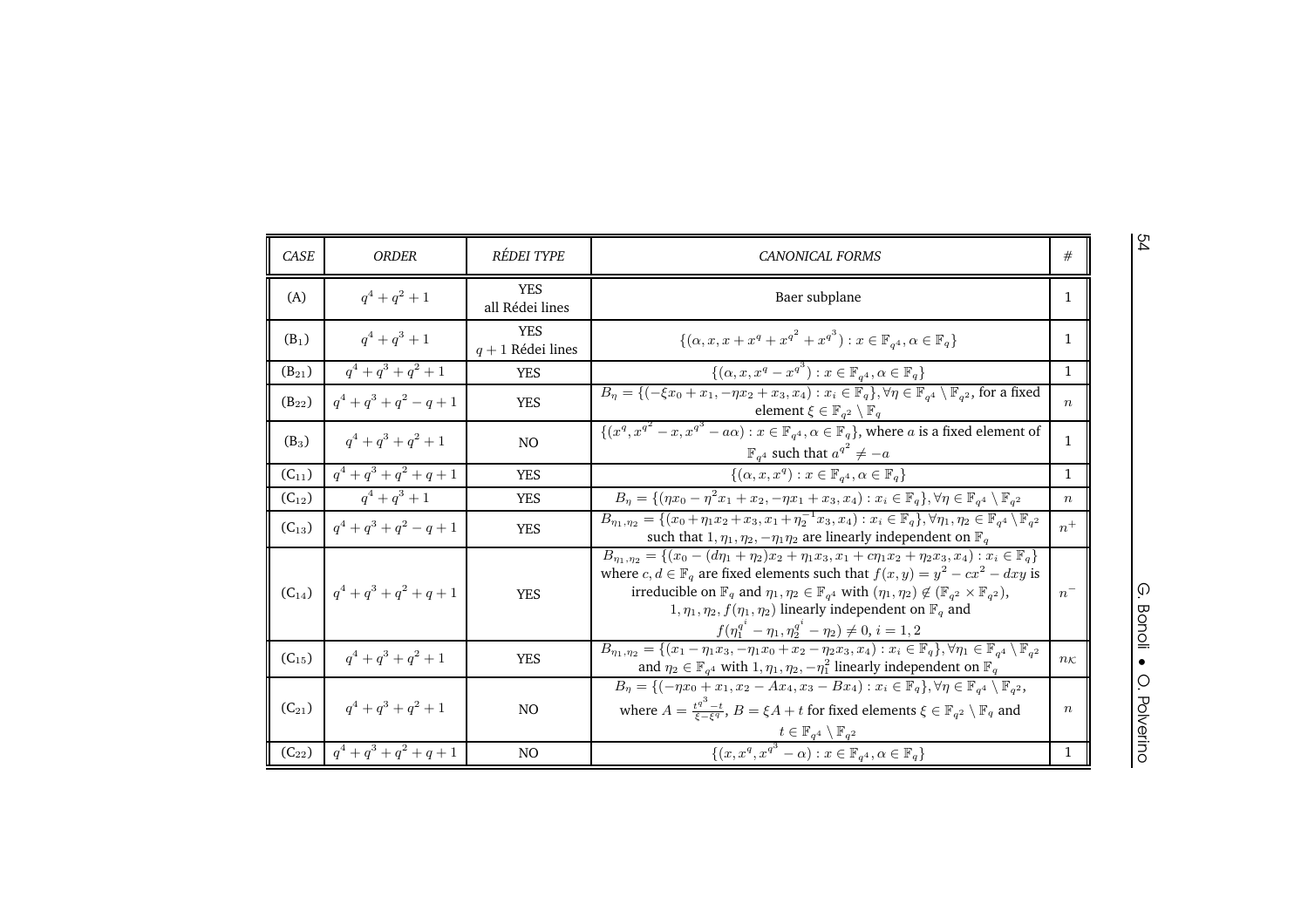$\dim \langle P, P^{\tau}, P^{\tau^2}, P^{\tau^3} \rangle = 3$ , the number of orbits of the subgroup PGO<sup>-</sup>(4, q)  $\ltimes$  $\text{Aut}(\mathbb{F}_{q^4})$  of PГO<sup>+</sup>(4,  $q^4$ ) acting on the points P of  $\mathcal{Q}^+(3,q^4)$  such that  $P, P^{\tau}$ ,  $P^{\tau^2}$ ,  $P^{\tau^3}$  are pairwise non-collinear on  $\mathcal{Q}^+(3,q^4)$  and  $\dim\langle P, P^{\tau}, P^{\tau^2}, P^{\tau^3}\rangle =$ 3, the number of orbits of the group  $G(q^4)_{K_q}$  acting on the points  $P \in \mathcal{K}_{q^4}$ such that P,  $P^{\tau}$ ,  $P^{\tau^2}$ ,  $P^{\tau^3}$  are pairwise non-collinear on  $\mathcal{K}_{q^4}$  and such that  $\dim \langle P, P^{\tau}, P^{\tau^2}, P^{\tau^3} \rangle = 3.$ 

Moreover, we remark that in Cases  $(B_1)$ ,  $(B_{21})$ ,  $(B_3)$ ,  $(C_{11})$ ,  $(C_{22})$  the canonical forms of the  $\mathbb{F}_q$ -linear blocking sets  $B_{l,\Sigma}$  of PG $(2,q^4)$ , given in the table, are constructed by using the canonical subgeometry  $\Sigma = \{(\alpha, x, x^q, x^{q^2}, x^{q^3}) : \alpha \in \mathbb{R} \}$  $\mathbb{F}_q, x \in \mathbb{F}_{q^4}$  of  $\Sigma^*$ , fixed by the semilinear collineation  $\sigma \colon (x_0, x_1, x_2, x_3, x_4) \mapsto$  $(x_0^q, x_4^q, x_1^{\overline{q}}, x_2^q, x_3^q)$  (see [9]).

### **References**

- [1] **S. Ball**, The number of directions determined by a function over a finite field, *J. Comb. Theory, Ser. A*, **104**, No. 2 (2003), 341-350.
- [2] **A. Blokhuis**, **S. Ball**, **A. E. Brouwer**, **L. Storme** and **T. Szonyi ˝** , On the number of slopes of the graph of a function defined on a finite field, *J. Comb. Theory, Ser. A*, **86**, No. 1 (1999), 187-196.
- [3] **J. W. P. Hirschfeld**, Finite Projective Spaces of Three Dimensions, Oxford Mathematical Monographs, Oxford: Clarendon Press. x, 316 p. (1985).
- [4] **J. W. P. Hirschfeld** and **J. A. Thas**, General Galois Geometries, Oxford Mathematical Monographs, Oxford: Clarendon Press. xii, 407 p. (1991).
- [5] **R. Lidl** and **H. Niederreiter**, Finite Fields. Foreword by P. M. Cohn. Encyclopedia of Mathematics and Its Applications, Vol. 20, Cambridge University Press. xx, 755 p. (1984).
- [6] **G. Lunardon**, Normal spreads, *Geom. Dedicata*, **75** (1999), 245-261.
- [7] , Linear k-blocking sets, *Combinatorica*, **21**, No. 4 (2001), 571-581.
- [8] **G. Lunardon**,**P. Polito** and **O. Polverino**, A geometric characterization of k-linear blocking sets, *J. Geom.*, **74**, No. 1-2 (2002), 120-122.
- [9] **P. Polito** and **O. Polverino**, Linear blocking sets in  $PG(2, q<sup>4</sup>)$ , *Australas. J. Comb.*, **26** (2002), 41-48.
- [10] **O. Polverino**, Blocking set nei piani proiettivi, Ph.D. Thesis, University of Naples Federico II, 1998.